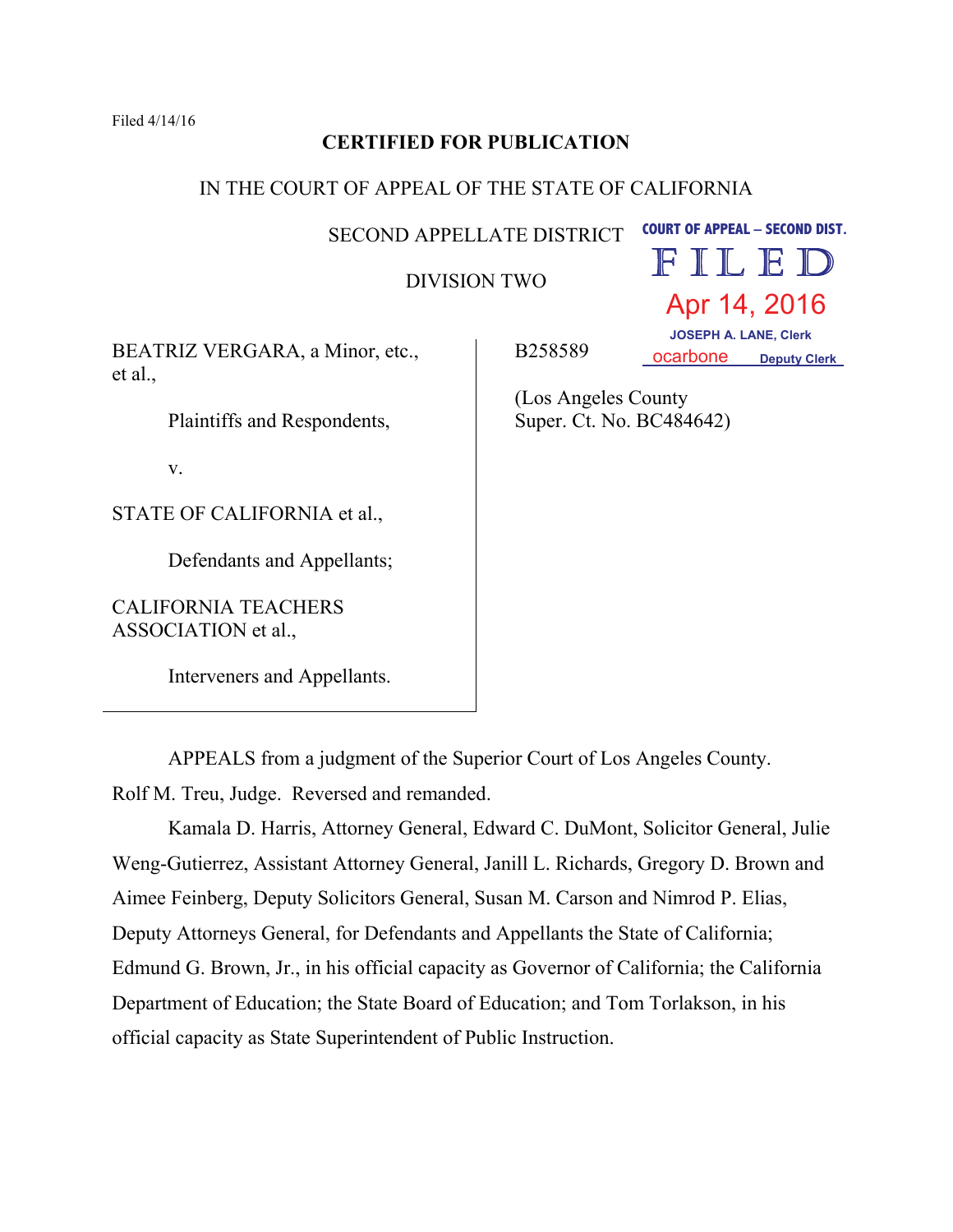Rothner Segall & Greenstone, Glenn Rothner; Altshuler Berzon, Michael Rubin, Stacey M. Leyton, Eileen B. Goldsmith and P. Casey Pitts for Interveners and Appellants California Teachers Association and California Federation of Teachers.

Reed Smith, Paul D. Fogel, Raymond A. Cardozo, Thomas A. Evans and Kevin M. Hara; Jennifer W. Bezoza, Travis Silva and Dana M. Isaac for Lawyers' Committee for Civil Rights of the San Francisco Bay Area, Education Law Center, Equal Justice Society, Southern Poverty Law Center and Asian Americans Advancing Justice— Los Angeles as Amici Curiae on behalf of Appellants.

Catherine L. Fisk and Erwin Chemerinsky, University of California, Irvine Law for Constitutional Law Professors as Amicus Curiae on behalf of Appellants.

Stroock & Stroock & Lavan, Steven D. Atlee, Christine E. Ellice, Charles G. Moerdler, Alan M. Klinger, Beth A. Norton, Dina Kolker, David J. Kahne and Nathan H. Stopper; David Strom for American Federation of Teachers, AFL-CIO, as Amicus Curiae on behalf of Appellants.

Judith A. Scott, James & Hoffman and Claire P. Prestel for Service Employees International Union as Amicus on behalf of Appellants; Matthew S. Blumin and Michael Artz for American Federation of State, County and Municipal Employees as Amicus Curiae on behalf of Appellants; Michael R. Clancy for California School Employees Association as Amicus Curiae on behalf of Appellants; Kathryn Sheffield for California Faculty Association as Amicus Curiae on behalf of Appellants.

Persyn Law & Policy and Mary Kelly Persyn; Ronald A. Peterson Law Clinic, Charlotte Garden, Lorraine Bannai and Robert Chang for California Teachers, American-Arab Anti-Discrimination Committee, Fred T. Korematsu Center for Law & Equality and American Association of University Professors as Amici Curiae on behalf of Appellants.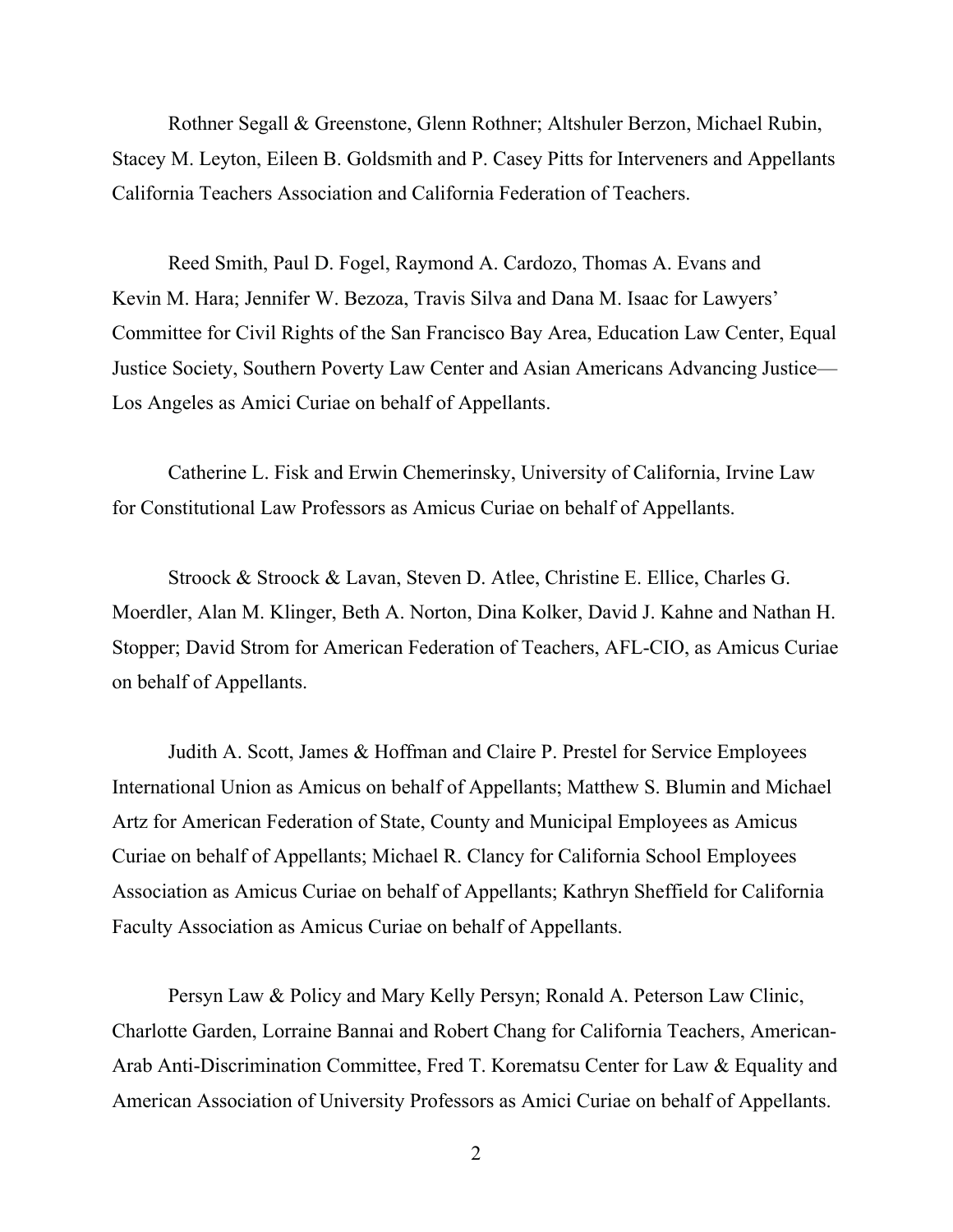Donahue & Goldberg and Sean H. Donahue; Schwartz, Steinsapir, Dohrmann & Sommers and Henry M. Willis for Kevin Beiser, Joan Buchanan, Ciro C. Calderon, Rob Collins, Tom Conry, Jennifer Freemon, Matt Haney, Michael Harrelson, Richard Hoy, Sarah Kirby-Gonzalez, Rob Nunez, Erik Ortega, Cecilia Perez, Annemarie Randle-Trejo, Claudia Rossi, Ryan Anthony Ruelas, Noelani Sallings, Shamann Walton, Steve Waterman and Steve Zimmer as Amici Curiae on behalf of Appellants.

Alice O'Brien, Eric A. Harrington, Kristen Hollar and Derrick Ward for National Education Association as Amicus Curiae on behalf of Appellants.

Keker & Van Nest, Steven A. Hirsch and Katherine M. Lloyd-Lovett for Education Deans, Professors and Scholars as Amicus Curiae on behalf of Appellants.

Gibson, Dunn & Crutcher, Theodore B. Olson, Joshua S. Lipshutz, Kevin J. Ring-Dowell, Theodore J. Boutrous, Jr., Marcellus A. McRae, Theane D. Evangelis and Enrique A. Monagas for Plaintiffs and Respondents.

Kaufhold Gaskin, Steven S. Kaufhold, Janathan B. Gaskin and Quynh K. Vu for Students Transforming Education, Jan Bauer, Priscilla Davis, Dan Tick, Paula Tillotson, Neva Sullaway and, Ann Wellman as Amici Curiae on behalf of Respondents.

Kronick, Moskovitz, Tiedemann & Girard, Christian M. Keiner and Chelsea Olson for California County Superintendents Education Services Association as Amicus Curiae on behalf of Respondents.

Sidley Austin, Michelle B. Goodman, James D. Arden, Peter D. Kauffman for National Council on Teacher Quality and The New Teacher Project as Amici Curiae on behalf of Respondents.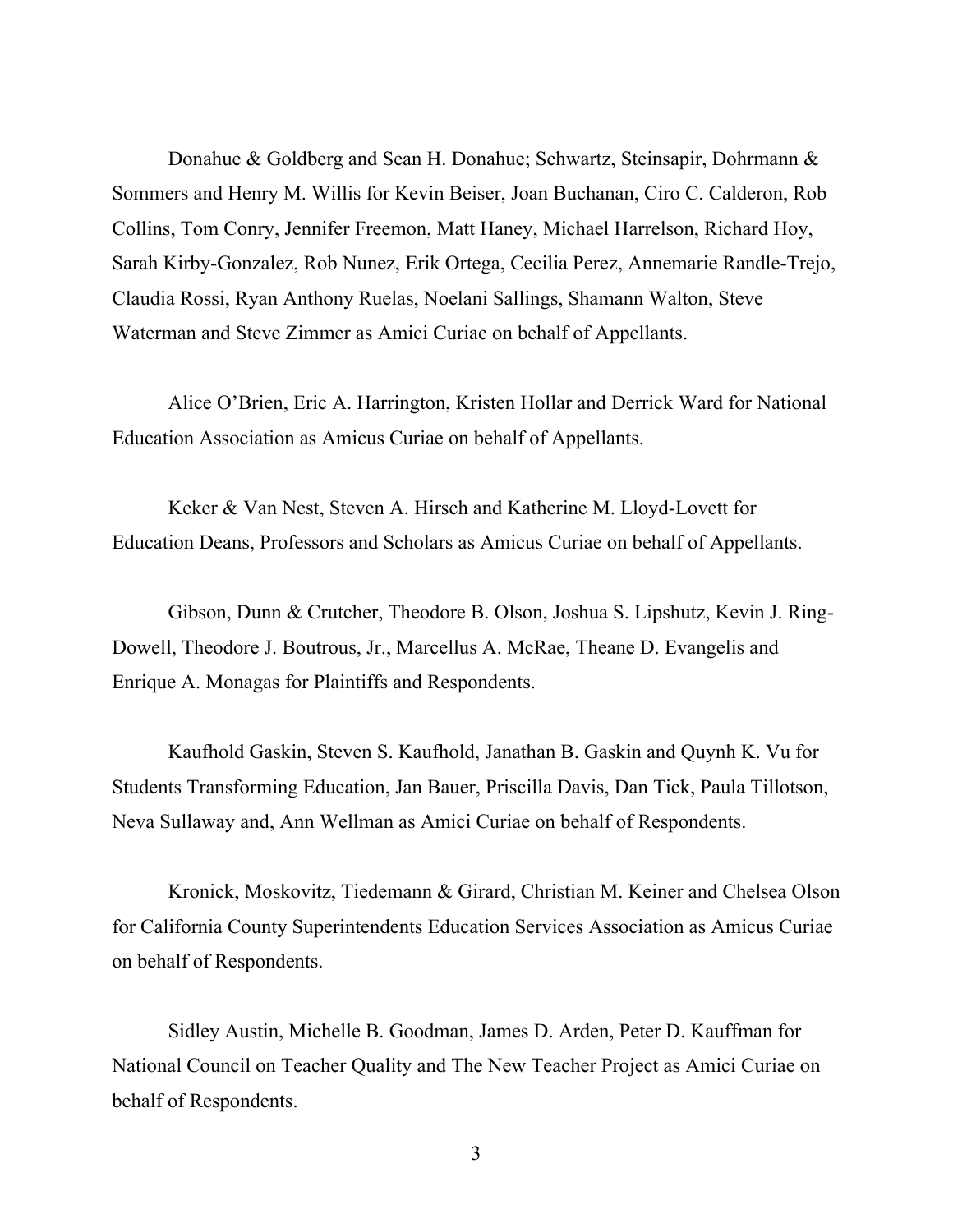Shook, Hardy & Bacon, Tristan L. Duncan, Laurence H. Tribe, Tammy B. Webb for Constitutional Scholars; Rachel F. Moran, Michael J. Connell, Dawinder S. Sidhu as Amici Curiae on behalf of Respondents.

Lubin Olson & Niewiadomski, Jonathan E. Sommer and Kyle A. Withers for Betheny Gross, Jane Hannaway, Cory Koedel and Jonah Rockoff as Amici Curiae on behalf of Respondents.

Arnold & Porter, Douglas A. Winthrop and Christopher T. Scanlan for Students First as Amicus Curiae on behalf of Respondents.

Horvitz & Levy, Jeremy B. Rosen, Robert H. Wright and Emily V. Cuatto for Silicon Valley Leadership Group, California Business Roundtable, Foundation for Excellence in Education, Orange County Business Council, California Chamber of Commerce and Valley Industry & Commerce Association as Amici Curiae on behalf of Respondents.

Jenner & Block, Kenneth K. Lee, L. David Russell and Andrew G. Sullivan for Education Trust—West, Oakland Alliance of Black Educators, Los Angeles Urban League, Black Alliance for Education Options as Amici Curiae on behalf of Respondents.

Dannis Woliver Kelley and Sue Ann Salmon Evans; Lozano Smith, Michael Smith, Dulcinea Grantham, Keith J. Bray and Joshua R. Daniels for Education Legal Alliance of the California School Boards Association as Amicus Curiae on behalf of Respondents.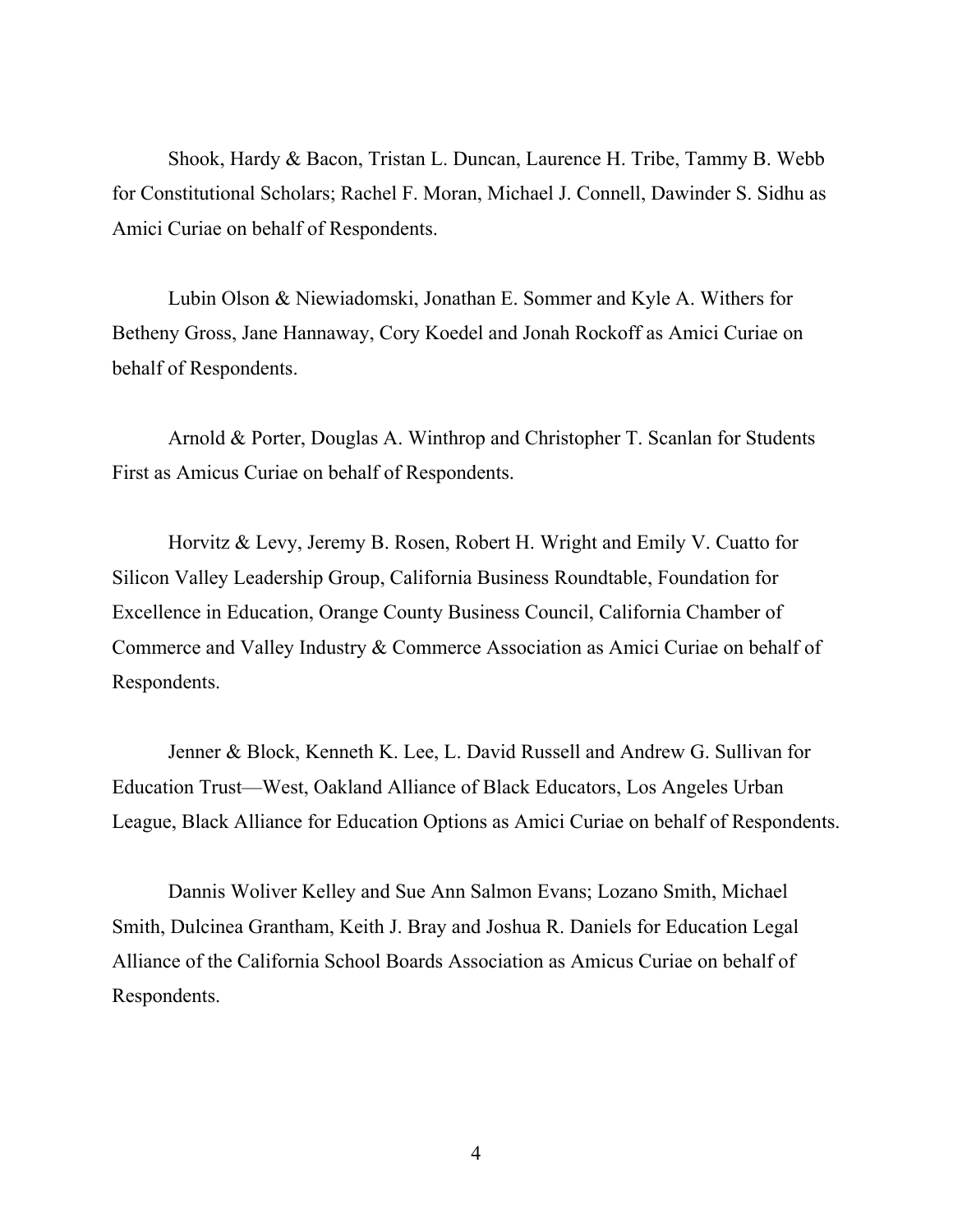White & Case, Bryan A. Merryman, Elliott E. Dionisio and J. Taylor Akerblom for Governors Arnold Schwarzenegger and Pete Wilson as Amici Curiae on behalf of Respondents.

Chandler & Shechet, Aaron Nathan Shechet and Leigh Anne Chandler for Adam Kuppersmith, Karen Sykes-Orpe and Katherine Czujko as for Amici Curiae on behalf of Respondents.

Fagen Friedman & Fulfrost, Roy A. Combs, David Mishook and Alejandra Leon for Association of California School Administrators as Amicus Curiae on behalf of Respondents.

Proskauer Rose, Lois D. Thompson and Irina Constantin for Current and Former School Superintendents John White, Hanna Skandera, Paul Pastorek, Kevin S. Huffman and Cami Anderson as Amici Curiae on behalf of Respondents.

 $\mathcal{L}_\text{max} = \mathcal{L}_\text{max} = \mathcal{L}_\text{max} = \mathcal{L}_\text{max} = \mathcal{L}_\text{max} = \mathcal{L}_\text{max} = \mathcal{L}_\text{max} = \mathcal{L}_\text{max} = \mathcal{L}_\text{max} = \mathcal{L}_\text{max} = \mathcal{L}_\text{max} = \mathcal{L}_\text{max} = \mathcal{L}_\text{max} = \mathcal{L}_\text{max} = \mathcal{L}_\text{max} = \mathcal{L}_\text{max} = \mathcal{L}_\text{max} = \mathcal{L}_\text{max} = \mathcal{$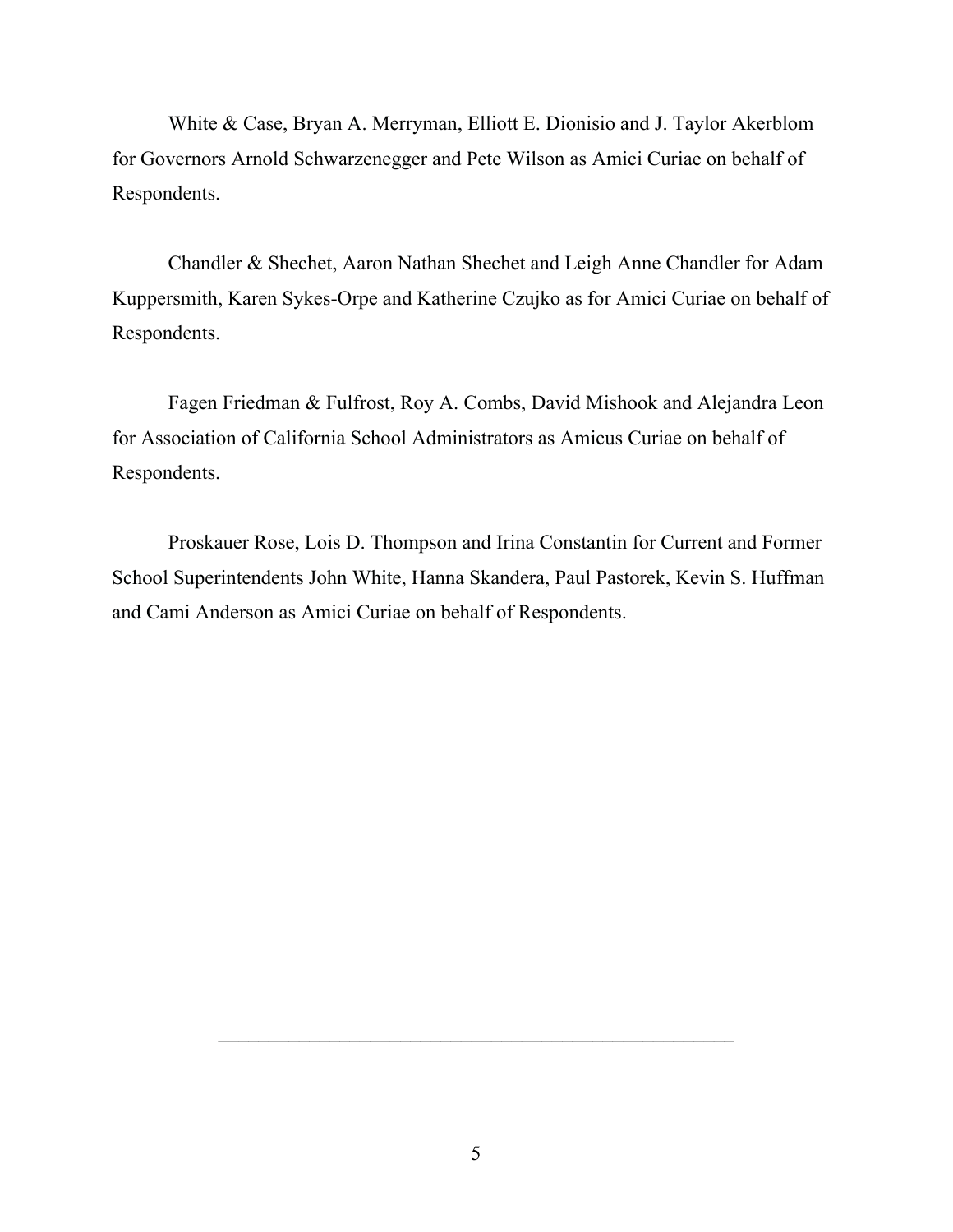In this lawsuit, nine students who were attending California public schools sued the State of California and several state officials, seeking a court order declaring various provisions of California's Education Code unconstitutional. According to plaintiffs, these provisions, which govern how K-12 public school teachers obtain tenure, how they are dismissed, and how they are laid off on the basis of seniority, violate the California Constitution's guarantee that all citizens enjoy the "equal protection of the laws." (Cal. Const., art. I, § 7, subd. (a).) The matter went to trial. After hearing eight weeks of evidence, the trial court issued a ruling declaring five sections of the Education Code sections 44929.21, subdivision (b), 44934, 44938, subdivisions (b)(1) and (b)(2), 44944, and 44955**1**— unconstitutional and void. Defendants have appealed this judgment.

We reverse the trial court's decision. Plaintiffs failed to establish that the challenged statutes violate equal protection, primarily because they did not show that the statutes inevitably cause a certain group of students to receive an education inferior to the education received by other students. Although the statutes may lead to the hiring and retention of more ineffective teachers than a hypothetical alternative system would, the statutes do not address the assignment of teachers; instead, administrators—not the statutes—ultimately determine where teachers within a district are assigned to teach. Critically, plaintiffs failed to show that the statutes themselves make any certain group of students more likely to be taught by ineffective teachers than any other group of students.

With no proper showing of a constitutional violation, the court is without power to strike down the challenged statutes. The court's job is merely to determine whether the statutes are constitutional, not if they are "a good idea." (*McHugh v. Santa Monica Rent Control Bd.* (1989) 49 Cal.3d 348, 388.) Additionally, our review is limited to the particular constitutional challenge that plaintiffs decided to bring. Plaintiffs brought a facial equal protection challenge, meaning they challenged the statutes themselves, not how the statutes are implemented in particular school districts. Since plaintiffs did not

**<sup>1</sup>** Unless otherwise indicated, all further statutory references are to the Education Code.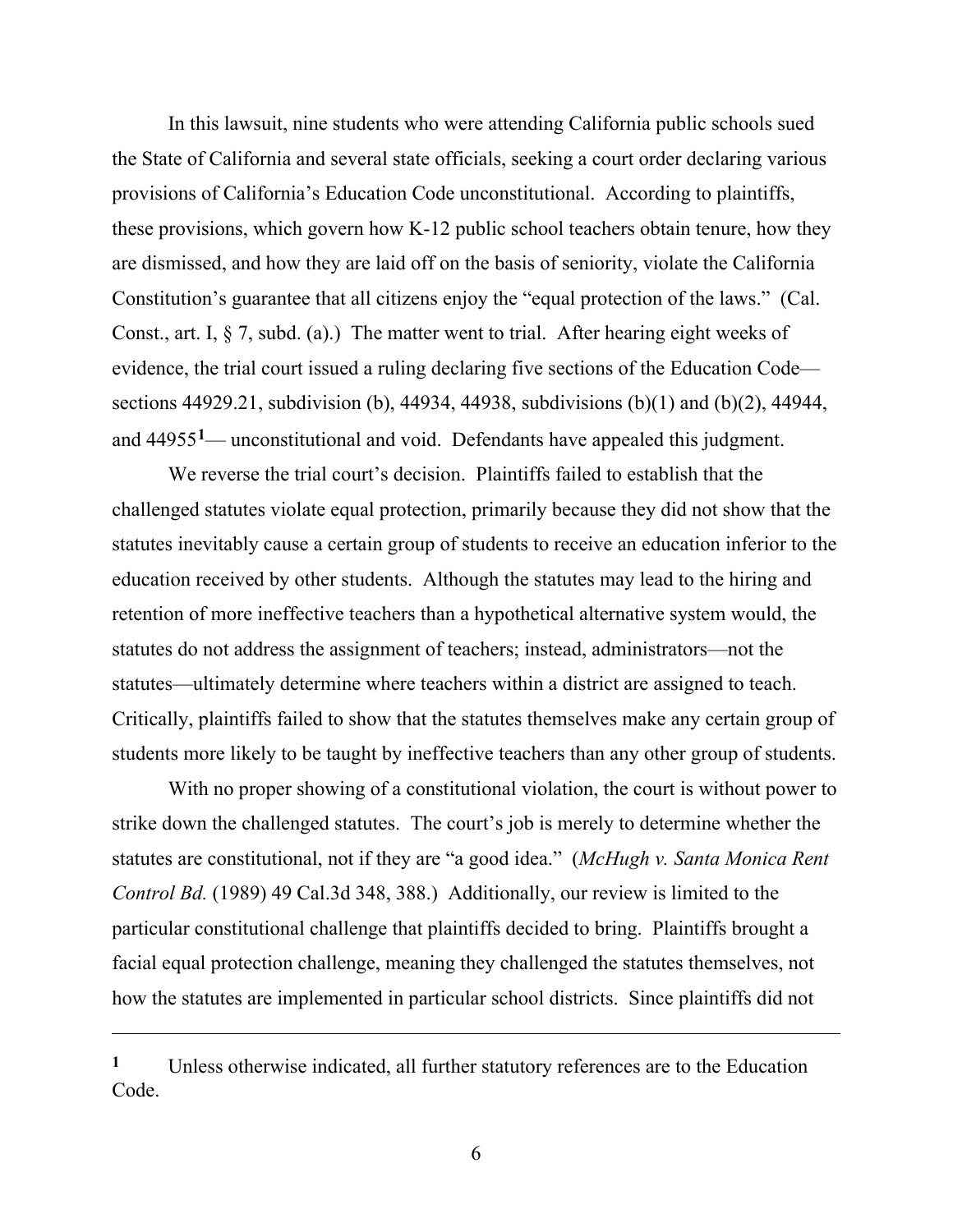demonstrate that the statutes violate equal protection on their face, the judgment cannot be affirmed.

#### **BACKGROUND**

#### **I. California's educational system**

The California Constitution requires "[t]he Legislature [to] provide for a system of common schools." (Cal. Const., art. IX,  $\S$  5.) Pursuant to this command, the state is obligated to provide a free public education. (*Los Angeles Unified School Dist. v. Garcia* (2013) 58 Cal.4th 175, 182.) "'[M]anagement and control of the public schools [is] a matter of state[, not local,] care and supervision. . . .'" (*Butt v. State of California* (1992) 4 Cal.4th 668, 681 (*Butt*).)

The California Constitution also provides for the incorporation and organization of school districts by the Legislature. (Cal. Const., art. IX,  $\S$  14.) Local school districts, as agents of the state, are responsible for implementation of educational programs and activities. (*Ibid.*; *Butt*, *supra*, 4 Cal.4th 668, 681.) "[T]he Legislature has assigned much of the governance of the public schools to the local districts." (*Butt*, at p. 681.)

School districts are expected to operate as "strong, vigorous, and properly organized local school administrative units." (§ 14000.) To this end, the Legislature has granted each district (through its governing board) the power to hire teachers (§§ 44830- 44834), to dismiss teachers (§§ 44932-44944), to fix teachers' compensation (§§ 45022, 45032), and to accept their resignations (§ 44930). (See generally *C.A. v. William S. Hart Union High School Dist.* (2012) 53 Cal.4th 861, 871; *Kavanaugh v. West Sonoma County Union High School Dist.* (2003) 29 Cal.4th 911, 916-918.)

The power to assign teachers to specific schools or to transfer teachers between schools within a district belongs to the district's superintendent (§ 35035, subds. (e), (f)), subject to conditions imposed by collective bargaining agreements (see Gov. Code, § 3543.2; *United Teachers of Los Angeles v. Los Angeles Unified School Dist.* (2012) 54 Cal.4th 504, 515 [teacher transfer and reassignment policies are proper subjects of collective bargaining]), and by statute (see § 35036, subd. (a) [prohibiting transfer of a teacher to a low-performing school when principal objects]).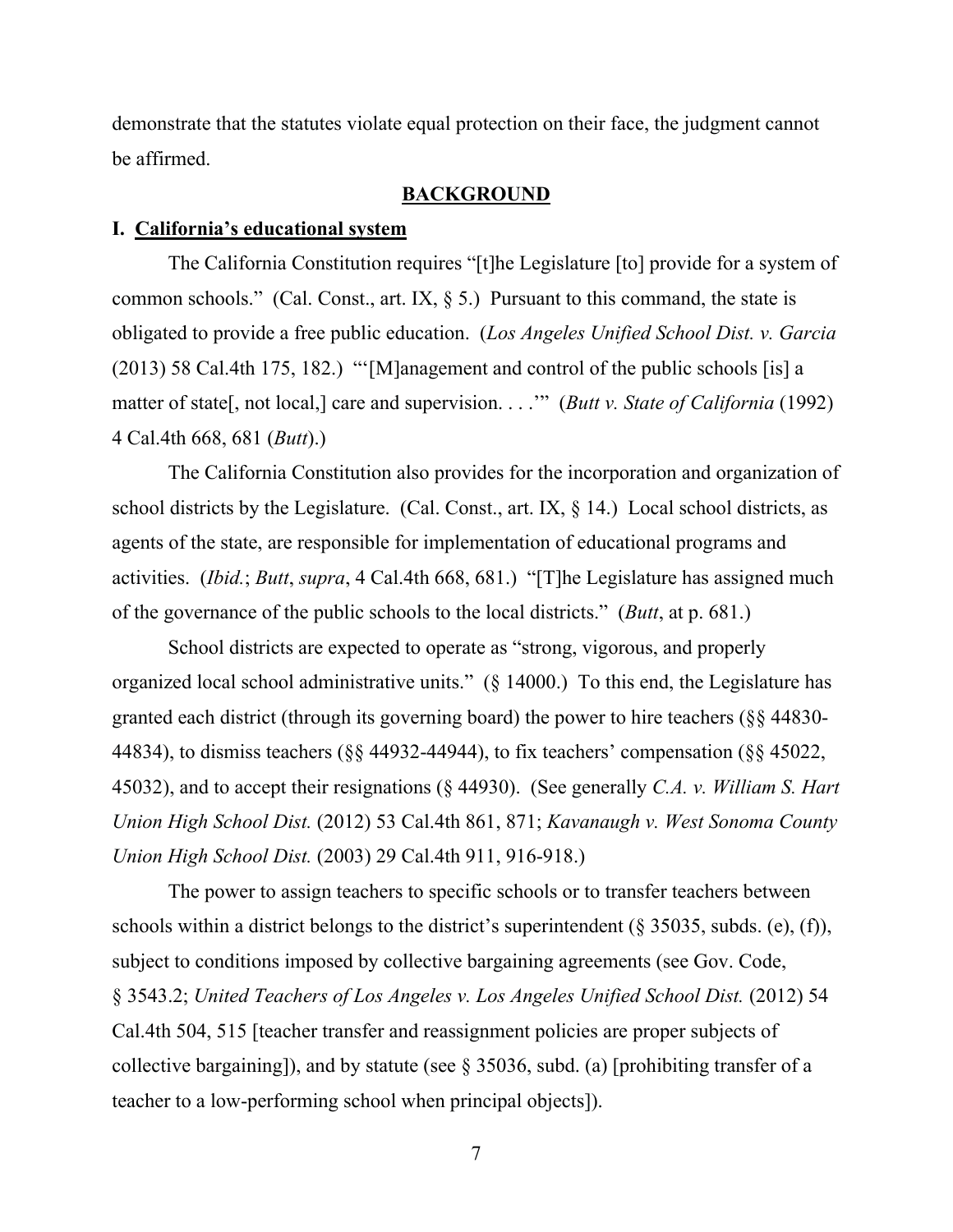#### **II. The operative complaint**

In their operative first amended complaint against defendants,**<sup>2</sup>** plaintiffs claimed that the challenged statutes negatively impacted their right to an education by causing "grossly ineffective" teachers to become employed and retain their employment in the school system. Specifically, plaintiffs contended that: (1) the "tenure statute" (§ 44929.21, subd. (b)) forced school districts to decide whether new, probationary teachers should be granted tenure before the teachers' effectiveness could be determined; (2) the "dismissal statutes" (§§ 44934; 44938, subds. (b)(1), (2); 44944) made it nearly impossible to dismiss poorly performing teachers; and (3) the "reduction-in-force statute" (§ 44955) required school districts, in the event of layoffs, to terminate teachers based on seniority alone, regardless of their teaching effectiveness.

The first amended complaint identified two groups of students who allegedly were denied equal protection because of the challenged statutes. The first group (Group 1) was a "subset" of the general student population, whose "fundamental right to education" was adversely impacted due to being assigned to grossly ineffective teachers. According to plaintiffs, the students comprising this subset were located throughout the state, in all sorts of schools, and were of substantially the same age and aptitude as students of the

**<sup>2</sup>** At the time of trial, defendants were: The State of California; Edmund G. Brown, Jr., in his official capacity as Governor of California; the California Department of Education (CDE); the State Board of Education; and Tom Torlakson, in his official capacity as State Superintendent of Public Instruction (the State defendants); as well as California Teachers Association and the California Federation of Teachers (the intervener defendants), who were granted leave to intervene as defendants prior to trial. The State defendants and the intervener defendants filed separate briefs on appeal. Because the positions taken by the two sets of defendants are, for the most part, essentially identical, we generally refer to defendants collectively in this opinion. We reject the State defendants' contention that the governor is an improper defendant. Because public education is ultimately a state obligation (*Butt*, *supra*, 4 Cal.4th 668, 680) and "[t]he supreme executive power of this State is vested in the Governor" (Cal. Const., art. V, § 1), the Governor is a proper defendant in this lawsuit mounting a facial challenge to five statutes of state-wide application. (See also *In re Marriage Cases* (2008) 43 Cal.4th 757 [Governor named as defendant]; *White v. Davis* (2003) 30 Cal.4th 528 [same].)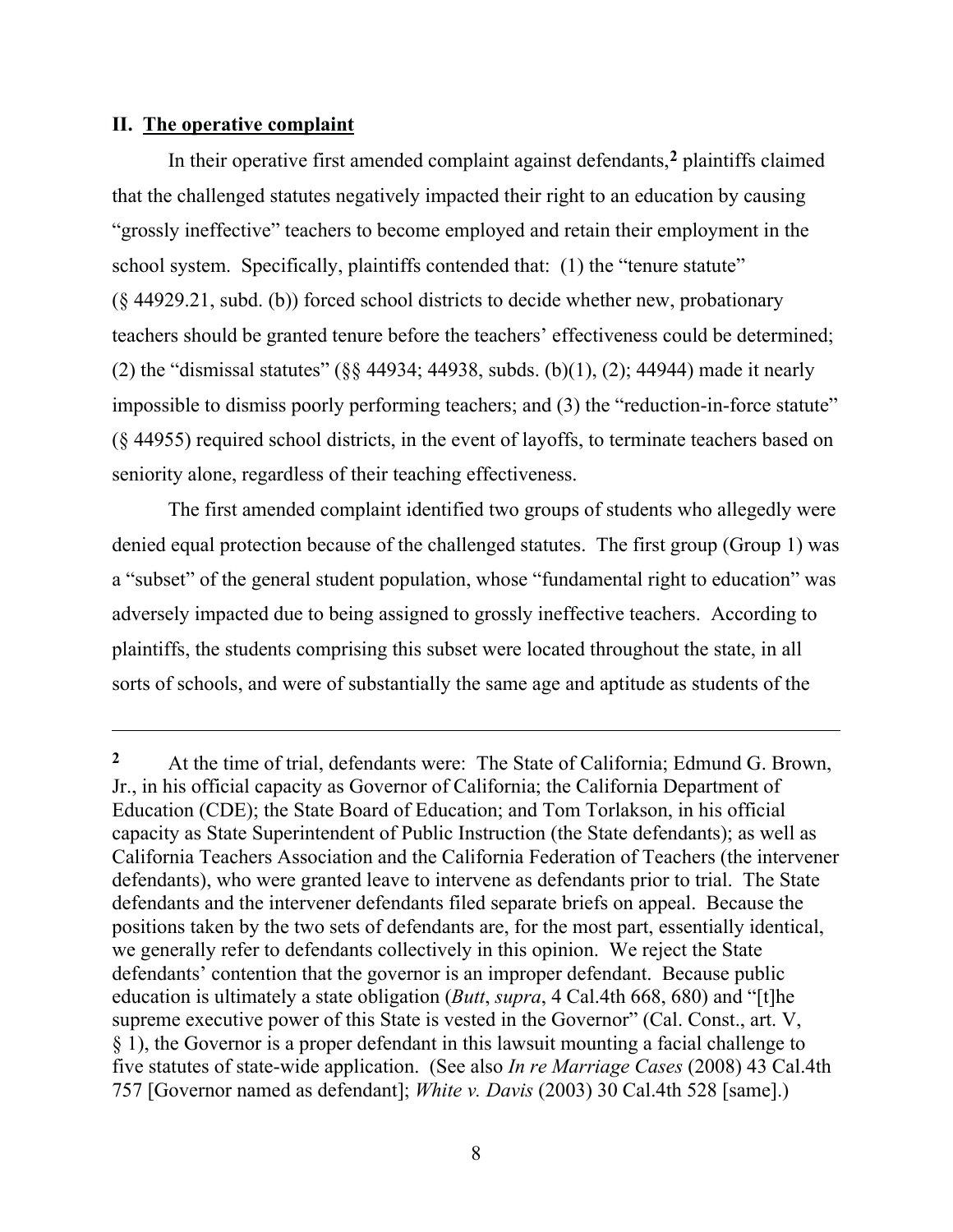general population. The Group 1 members were disadvantaged, however, because they received a lesser education than students not assigned to grossly ineffective teachers.

The second group (Group 2) allegedly impacted by the challenged statutes was made up of minority and economically disadvantaged students. Plaintiffs alleged that schools predominantly serving these students have more than their proportionate share of grossly ineffective teachers, making assignment to a grossly ineffective teacher more likely for a poor and/or minority student.

The operative complaint sought a judgment (i) declaring the challenged statutes unconstitutional for violating equal protection provisions of the California Constitution and (ii) enjoining their enforcement.

### **III. The challenged statutes**

## **A. Tenure statute**

Under the tenure statute, in districts with more than 250 students, a probationary teacher becomes a "permanent employee of the district" after finishing "two complete consecutive school years in a position or positions requiring certification . . . ." (§ 44929.21, subd. (b).) Each such district must notify a probationary teacher, on or before March 15 of the teacher's second consecutive school year, whether he or she will be reelected as a permanent employee. (*Ibid.*) If a probationary teacher is not provided notice by March 15, the teacher is deemed reelected. (*Ibid.*)

### **B. Dismissal statutes**

1. Statutes at time of trial

At the time of trial,**<sup>3</sup>** the dismissal statutes operated as follows:

Under section 44938, subdivision (b)(1), a school district that intends to dismiss a permanent certificated teacher for "unsatisfactory performance" must provide the teacher

**<sup>3</sup>** In 2014, the Legislature enacted Assembly Bill No. 215 (2013-2014 Reg. Sess.) (Stats. 2014, ch. 55, §§ 3, 15), which made several changes to two of the dismissal statutes, sections 44934 and 44944. These changes took effect on January 1, 2015, after judgment was entered in this matter.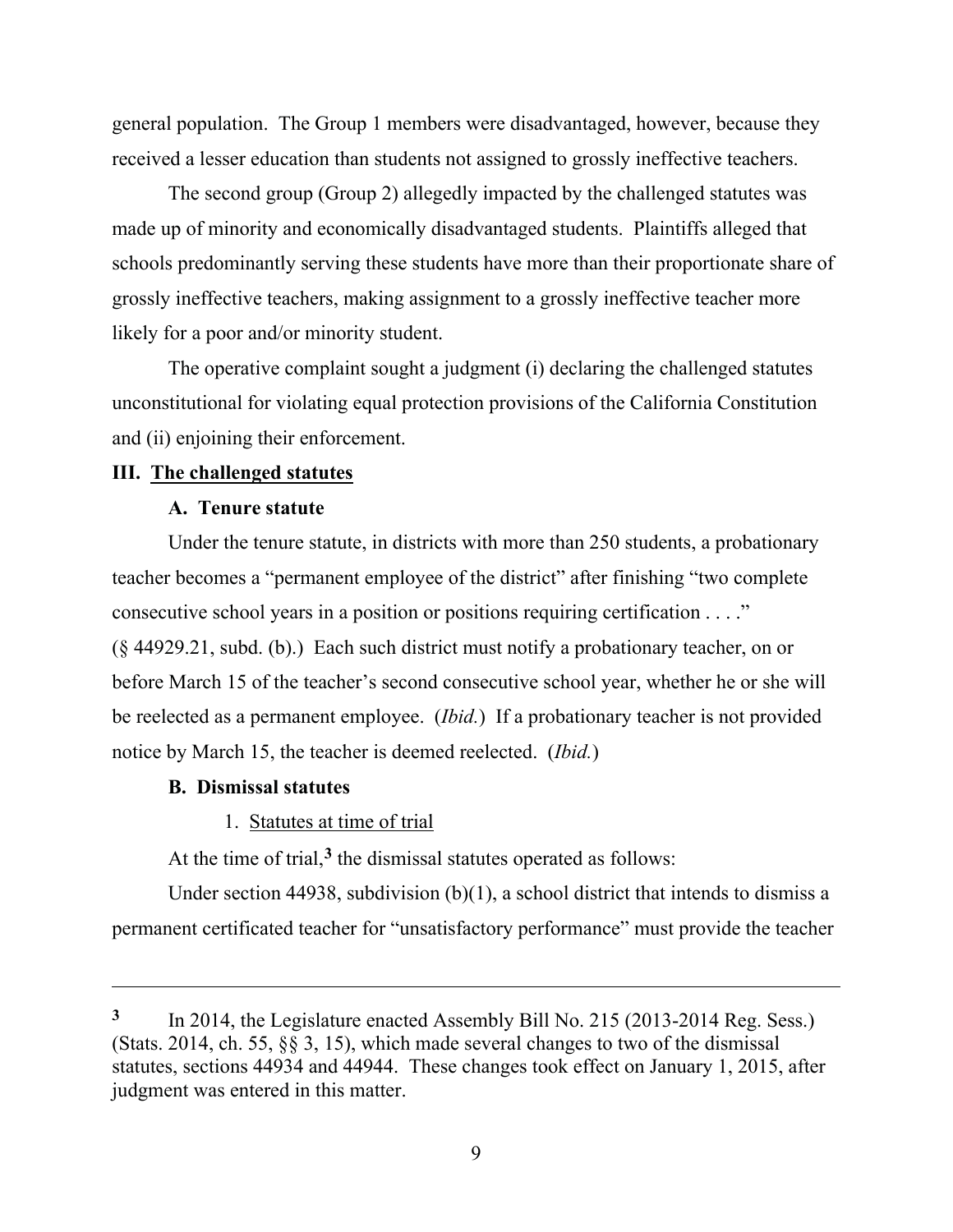with a "written notice of the unsatisfactory performance" specifying instances of unsatisfactory behavior with enough particularity to allow the teacher an opportunity to correct his or her faults. In order for the district to proceed with the dismissal process in the same school year, it must issue the written notice prior to the last quarter of the school year. (§ 44938, subd. (b)(2).) After the written notice is issued, the teacher is provided at least 90 days to attempt to correct his or her deficient performance and overcome the grounds for the charge.  $(\S$  44938, subd.  $(b)(1)$ .)

Then, after the 90-day period has lapsed, the district must file a written statement of charges and "give notice to the permanent employee of its intention to dismiss . . . ." (Former § 44934.) The statement of charges of unsatisfactory performance must specify instances of the teacher's behavior and the conduct constituting the charge, the statutes and rules violated (where applicable), and "the facts relevant to each occasion of alleged . . . unsatisfactory performance." (*Ibid.*)

The teacher then has another 30 days to request a hearing on the dismissal charges. (Former § 44934.) The hearing shall commence within 60 days of the teacher's request. (Former  $\S$  44944, subd. (a)(1).) The dismissal hearing is conducted by a three-member panel called a "Commission on Professional Competence" (CPC), made up of one administrative law judge and two teachers, one selected by the teacher subject to the hearing and the other selected by the district. (Former  $\S$  44944, subds. (b)(1), (2).) Parties to a CPC hearing have discovery rights generally equivalent to those of a party to a civil action brought in superior court. (Former  $\S$  44944, subd. (a)(1).)

Following the conclusion of the CPC hearing, the CPC must issue "a written decision containing findings of fact, determination of issues, and a disposition" to either dismiss the subject teacher, suspend the teacher for a specific period of time, or not suspend or dismiss the teacher. (Former  $\S$  44944, subd. (c)(1).) The written decision is deemed the "final decision" of the district. (Former § 44944, subd. (c)(4).) If the CPC determines that the teacher should not be dismissed or suspended, the district is required to pay the expenses for the dismissal hearing and the teacher's attorney fees. (Former § 44944, subd. (e)(2).) If the teacher is dismissed or suspended, the parties split the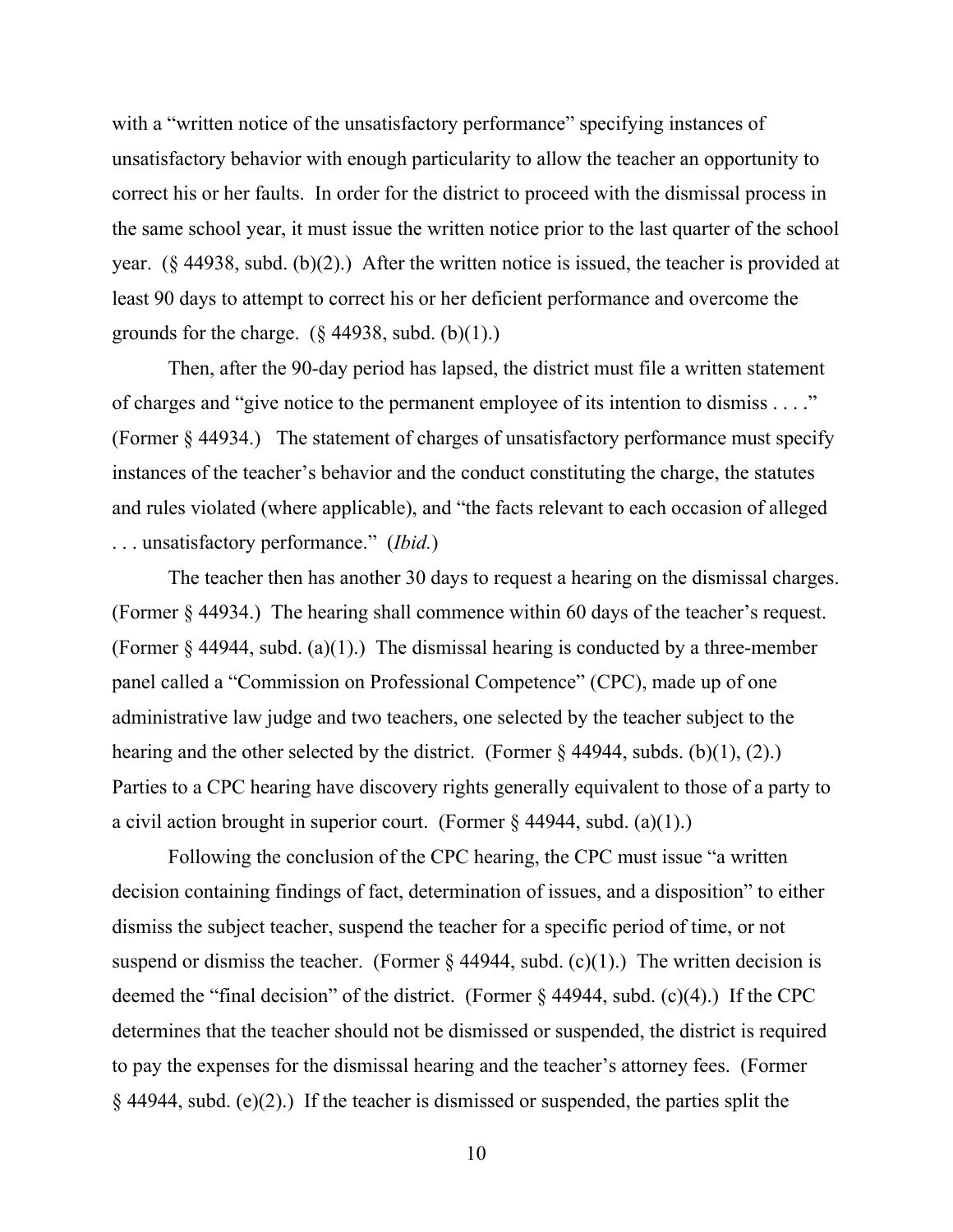expenses of the hearing and pay their own attorney fees. (Former § 44944, subd. (e)(1).) A party may seek judicial review of the CPC's decision. (§ 44945.)

## 2. 2015 changes

Aside from altering the order and notation of subdivisions, the 2015 revisions to the dismissal statutes made several other changes.

Among other changes, section 44934, subdivision (d), amending former section 44934, now requires a showing of "good cause" to amend written charges less than 90 days before the dismissal hearing. Section 44944, subdivisions (b)(1)(A) and (B), amending former section 44944, subdivision (a)(1), now require a CPC hearing to generally be commenced within six months of an employee's demand for a hearing, and for the hearing to generally be completed "by a closing of the record" within seven months of the demand for a hearing, unless these deadlines are extended by the administrative law judge. Section 44944, subdivision (c)(4), now allows a party to object to the member of the CPC selected by the opposing party. Alternatively, under the revised section 44944, subdivision  $(c)(1)$ , if the parties mutually agree, they may waive the right to convene a three member CPC and instead have the matter be determined by a single administrative law judge. Discovery provisions, formerly found in section 44944, subdivision (a), were also revised. Newly enacted section 44944.05 requires parties to make initial disclosures of witnesses and documents, restricts parties to five depositions per side absent good cause, and provides that discovery disputes be resolved by the administrative law judge.  $(\S$  44944.05, subds. (a), (c), (d).)

### **C. Reduction-in-force statute**

When a school district must "decrease the number of permanent employees in the district" pursuant to section 44955, "the services of no permanent employee may be terminated . . . while any probationary employee, or any other employee with less seniority, is retained to render a service which said permanent employee is certificated and competent to render." (§ 44955, subd. (b).) This seniority system requires that permanent teachers be terminated in "the inverse of the order in which they were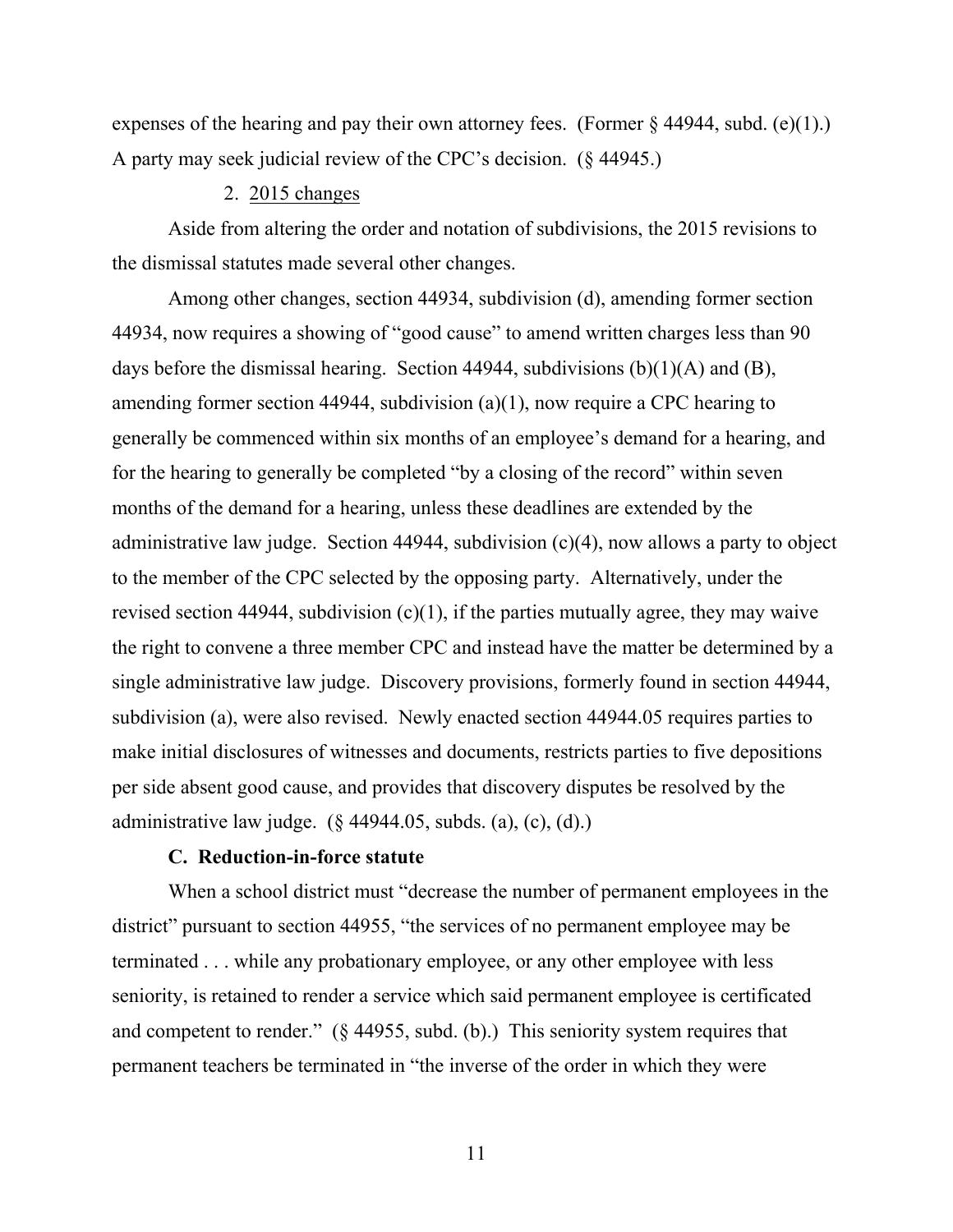employed" (§ 44955, subd. (c)), meaning that a permanent teacher generally cannot be terminated unless all teachers with less seniority have been terminated.

Two exceptions allow a district to deviate from the seniority system in certain circumstances: (1) if "[t]he district demonstrates a specific need for personnel to teach a specific course or course of study" and the junior certificated teacher has special training and experience that teachers with more seniority do not possess ( $\S$  44955, subd. (d)(1)), or (2) to maintain or achieve "compliance with constitutional requirements related to equal protection of the laws" ( $\S$  44955, subd. (d)(2)).

## **IV. Trial**

Plaintiffs initially sued three school districts (Los Angeles Unified School District, Oakland Unified School District, and Alum Rock Union) in addition to the State defendants. Prior to trial, plaintiffs dismissed these districts as defendants, opting to pursue a facial challenge to the statutes instead of one focusing on implementation.

The trial court conducted a bench trial. Over 50 lay and expert witnesses testified, including teachers, principals, superintendents, and CDE employees.

### **A. Plaintiffs' evidence**

#### 1. The importance of effective teachers

At trial, plaintiffs elicited testimony from numerous witnesses who agreed that effective teachers are vital to a child's education. Along these lines, plaintiffs introduced into evidence a CDE publication stating, "The academic success of California's diverse students is inextricably tied to the quality and commitment of our educator workforce."

Plaintiffs called expert witnesses who testified that a teacher's effectiveness can be assessed and measured, and that ineffective teachers can be identified. Raj Chetty, a professor of economics at Harvard University, conducted a voluminous analysis of school and tax records, and concluded that teacher effectiveness has a profound effect on students' long-term success, including whether they attend college and how much they earn as adults. Chetty opined, based on studies he conducted using "VAM"—"valueadded" modeling or methodology—that having a highly effective teacher significantly improves a child's outcomes, while having a highly ineffective teacher does substantial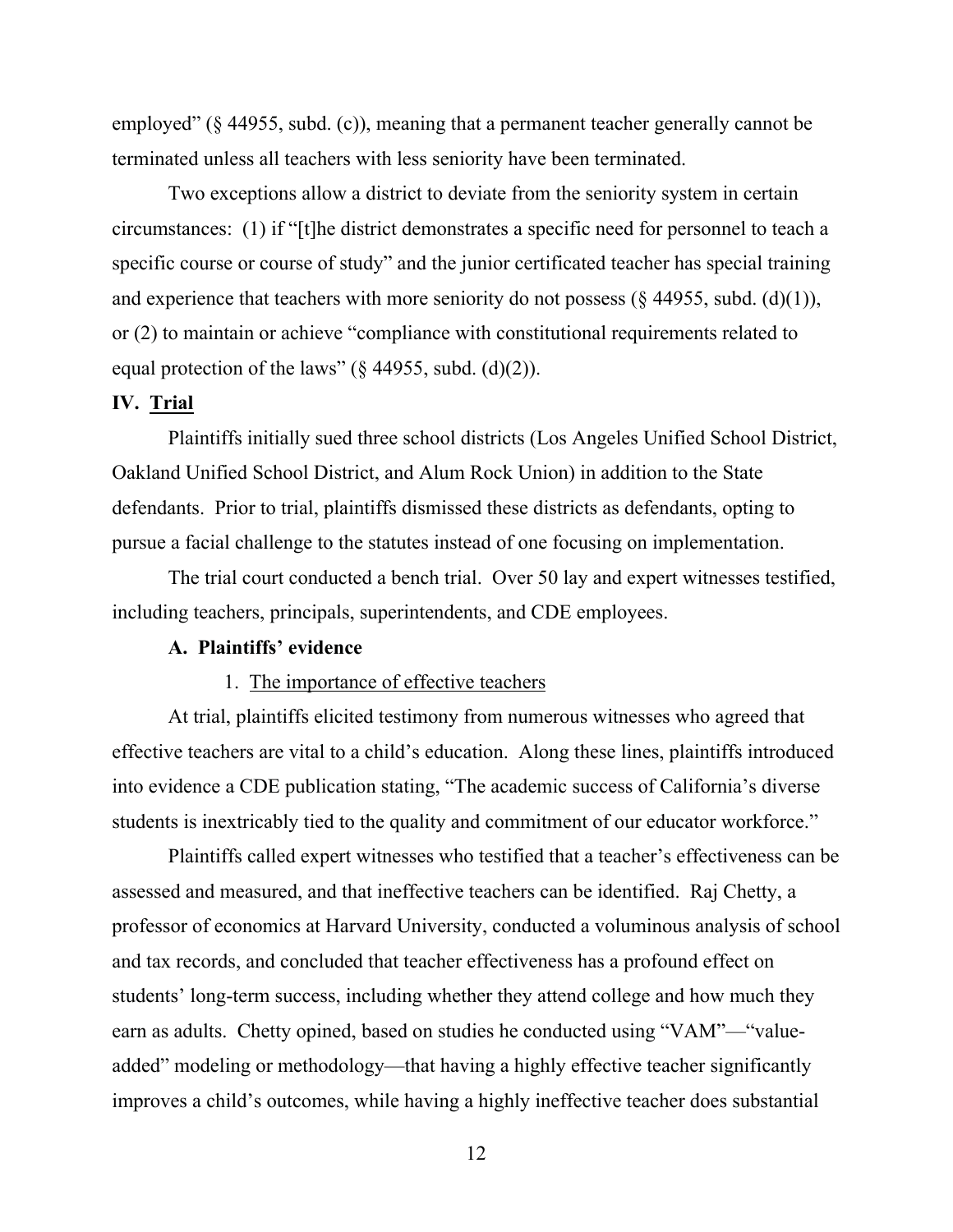harm. According to Chetty, highly ineffective teachers, which he defined as the worst 5 percent of teachers (based on value-added measurements), had long-term negative impacts. He estimated that the lifetime aggregate earnings of a classroom of students taught for one year by a highly ineffective teacher was \$1.4 million less than a classroom taught by an average teacher.

Thomas Kane, a professor of education and economics at the Harvard Graduate School of Education, conducted a study concluding that effective and ineffective teachers could be identified by measures including student achievement gains, as well as classroom observations and student surveys. Based on a study of Los Angeles Unified School District (LAUSD), which included data on 58,000 teachers and 3.9 million student test scores (but did not include classroom observations or student surveys), Kane determined that students assigned to teachers in the lowest 50th percentile of effectiveness lost an estimated nine and one-half to 11 and one-half months of learning when compared to students assigned to an average teacher.

Numerous other witnesses testified that highly ineffective teachers impede a child's access to a reasonable education. Furthermore, although a host of factors, including child poverty and safety, affect student achievement, teachers nevertheless have a highly important and significant impact on student learning.

## 2. Difficulties with the challenged statutes

Various witnesses testified that the period provided for in the tenure statute is too short for administrators to make a reasoned determination of a probationary teacher's effectiveness when deciding whether to reelect the teacher as a permanent employee. The statute requires that a probationary teacher be notified of any reelection decision by March 15 of the teacher's second year (§ 44929.21, subd. (b)), but, because the process of evaluating a reelection decision takes time, principals generally must determine before March whether a teacher should be reelected.**<sup>4</sup>**

**<sup>4</sup>** Evidence showed that California was one of five states nationwide with a probationary period of two years or fewer.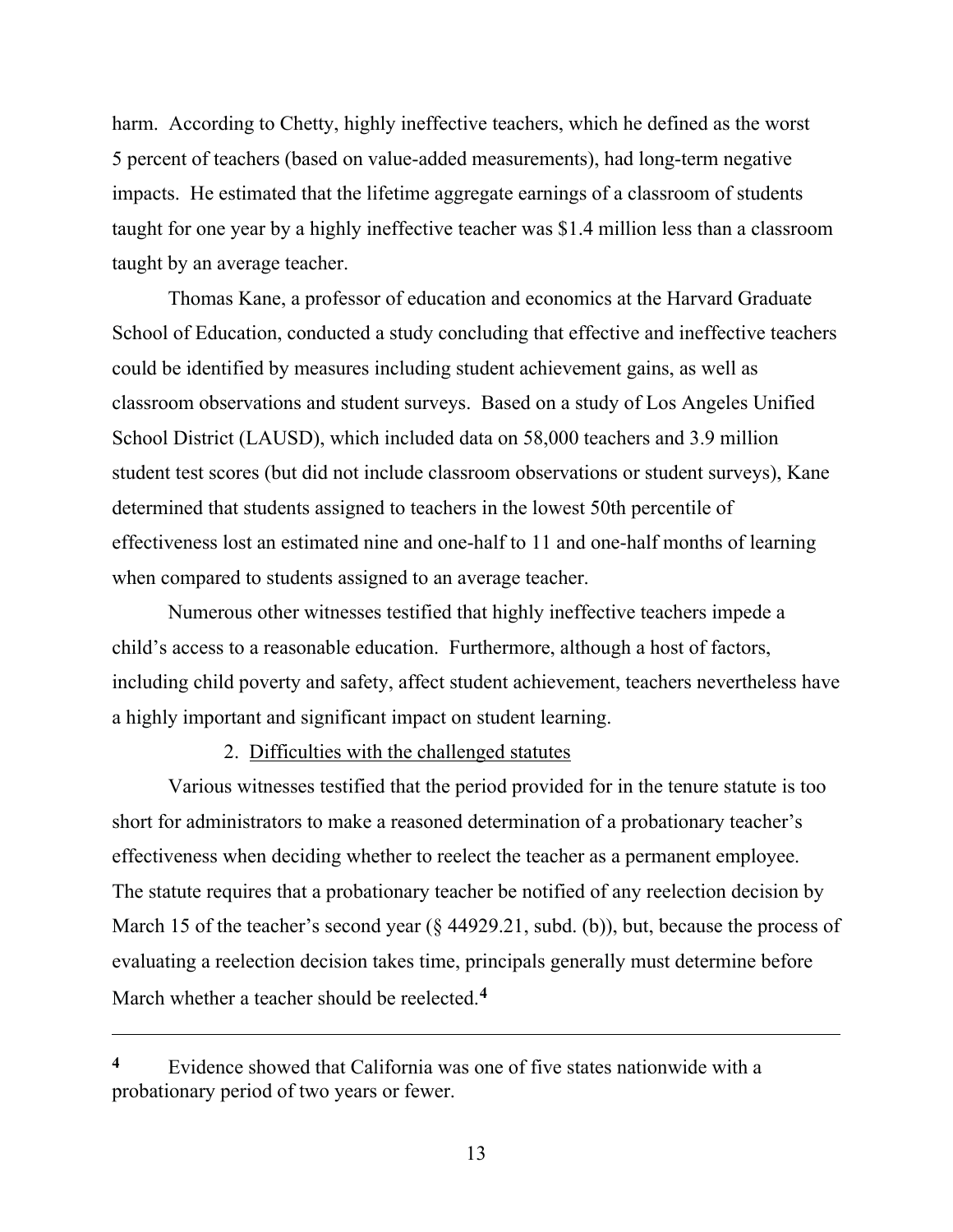Witnesses familiar with the process estimated that, including summer months, principals have approximately 16 months to make a reelection decision. One witness, John Deasy, then-superintendent of LAUSD, testified that there is "no way" the time provided by the statute is "a sufficient amount of time to make . . . that incredibly important judgment" of reelection. Another witness, Mark Douglas, assistant superintendent in the Fullerton School District, stated that most teachers do not "hit full stride" until three to five years of teaching, and that it could be a "crapshoot" determining whether a beginning teacher would develop into an effective one. Two expert witnesses called by defendants testified consistently, both agreeing that a probationary period of three to five years would be superior to the current timeline for identifying teachers worthy of reelection. According to several witnesses called by plaintiffs, the tenure statute's short probationary period prevented administrators from making adequately informed reelection decisions, resulting in highly ineffective teachers being retained as permanent employees.

Plaintiffs also presented evidence relevant to their assertion that the process of dismissing a teacher for unsatisfactory performance is time-consuming and expensive. Performance-based teacher dismissal proceedings lasted anywhere from one to 10 years before completion, and costs ranged from \$50,000 to \$450,000. In addition to the proceeding itself, the process of documenting a teacher's deficiencies could take years. Witnesses familiar with the dismissal process testified that the time and cost of the proceedings were a significant disincentive to initiating dismissal proceedings. Because of these issues, districts rarely proceeded with formal dismissal proceedings against highly ineffective teachers. Plaintiffs presented evidence showing that, from 2003 to 2013, approximately two teachers statewide were dismissed on average per year for unsatisfactory performance by completion of the full formal dismissal process, out of an approximate total K-12 public school teacher population of 277,000. Meanwhile, the chief labor negotiator and former chief human resources officer of LAUSD, Vivian Ekchian, testified that during the 2012-2013 school year alone, LAUSD would have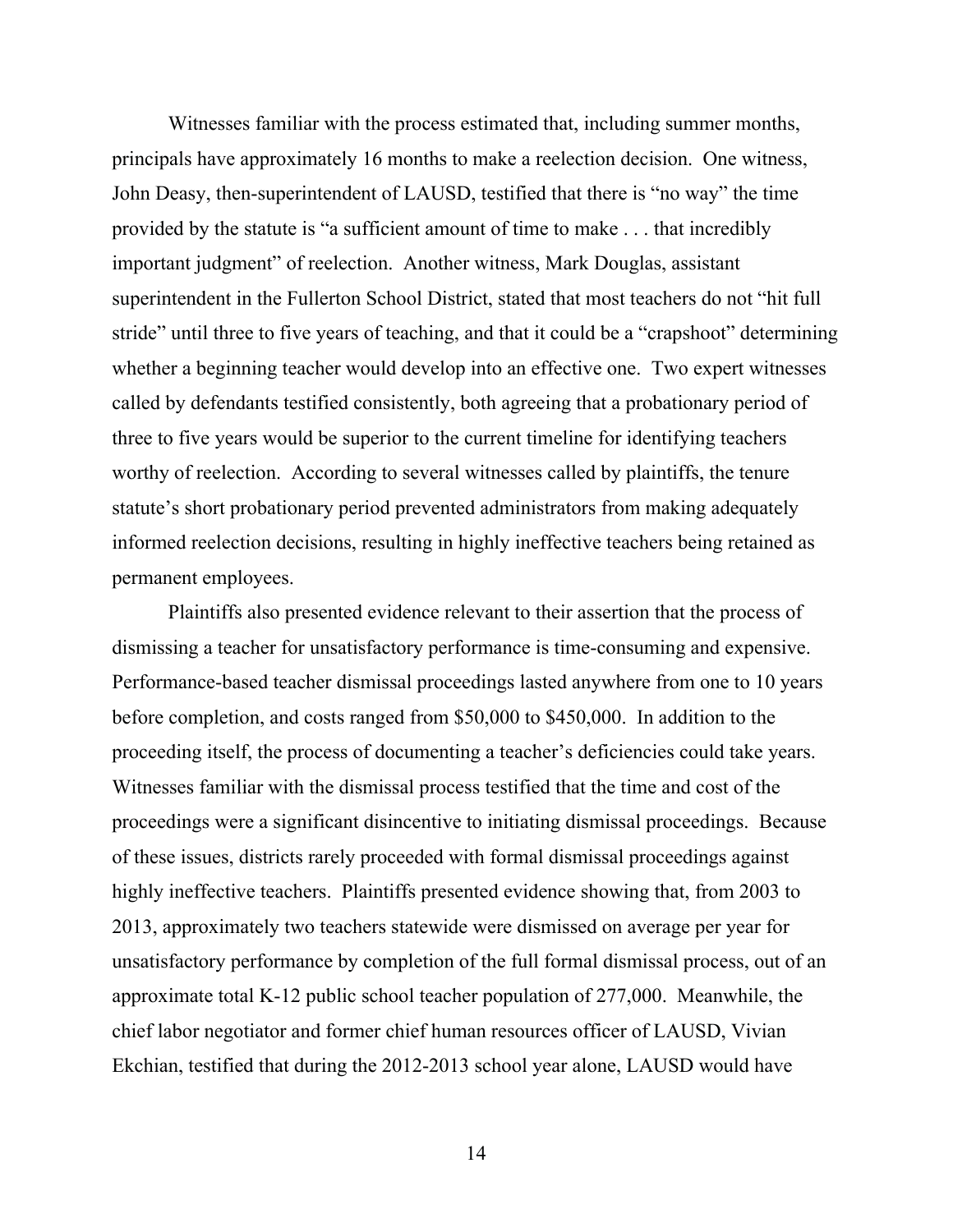sought to dismiss approximately 350 teachers for unsatisfactory performance if the dismissal process were streamlined.

Regarding the reduction-in-force statute, plaintiffs' witnesses testified that the seniority system often resulted in highly effective teachers being terminated while grossly ineffective teachers kept their jobs.**<sup>5</sup>** According to Douglas, this situation occurred because, "The layoff process is denoted by seniority, not on skills." A further effect of the seniority system was that it could lead local administrators to replace a laid-off teacher with one unfamiliar with the subject matter. Using data on LAUSD student test scores and teacher assignments, Chetty calculated that 48 percent of teachers terminated during reductions-in-force were more effective than the average teacher in the district, while approximately 5 percent of teachers terminated were above the 95th percentile in terms of effectiveness—meaning that retentions under the seniority system have little if any correlation with effectiveness.

## 3. Low-income and minority students

Plaintiffs presented evidence that ineffective teachers are often transferred into and concentrated in schools that predominantly serve minority**<sup>6</sup>** and low-income children. Douglas testified about a phenomenon, referred to colloquially as the "dance of the lemons," in which certain principals, seeking to improve the quality of their own schools' teacher pool, attempt to transfer poorly performing teachers to other schools within the district. According to Douglas, the poorly performing teachers often end up at schools serving poor and minority students because, unlike schools serving more affluent

**<sup>5</sup>** Plaintiffs' evidence demonstrated California was one of 10 states that mandate seniority be considered when conducting teacher layoffs.

**<sup>6</sup>** The minority children referred to at trial included Latino and African-American students. From evidence presented in the case, it appears that Latino students constitute approximately 50 percent of California public school children, making the term "minority" a possible misnomer in this context. Nevertheless, for purposes of consistency with the record and the appellate briefs, our use of the term "minority" includes reference to Latino students.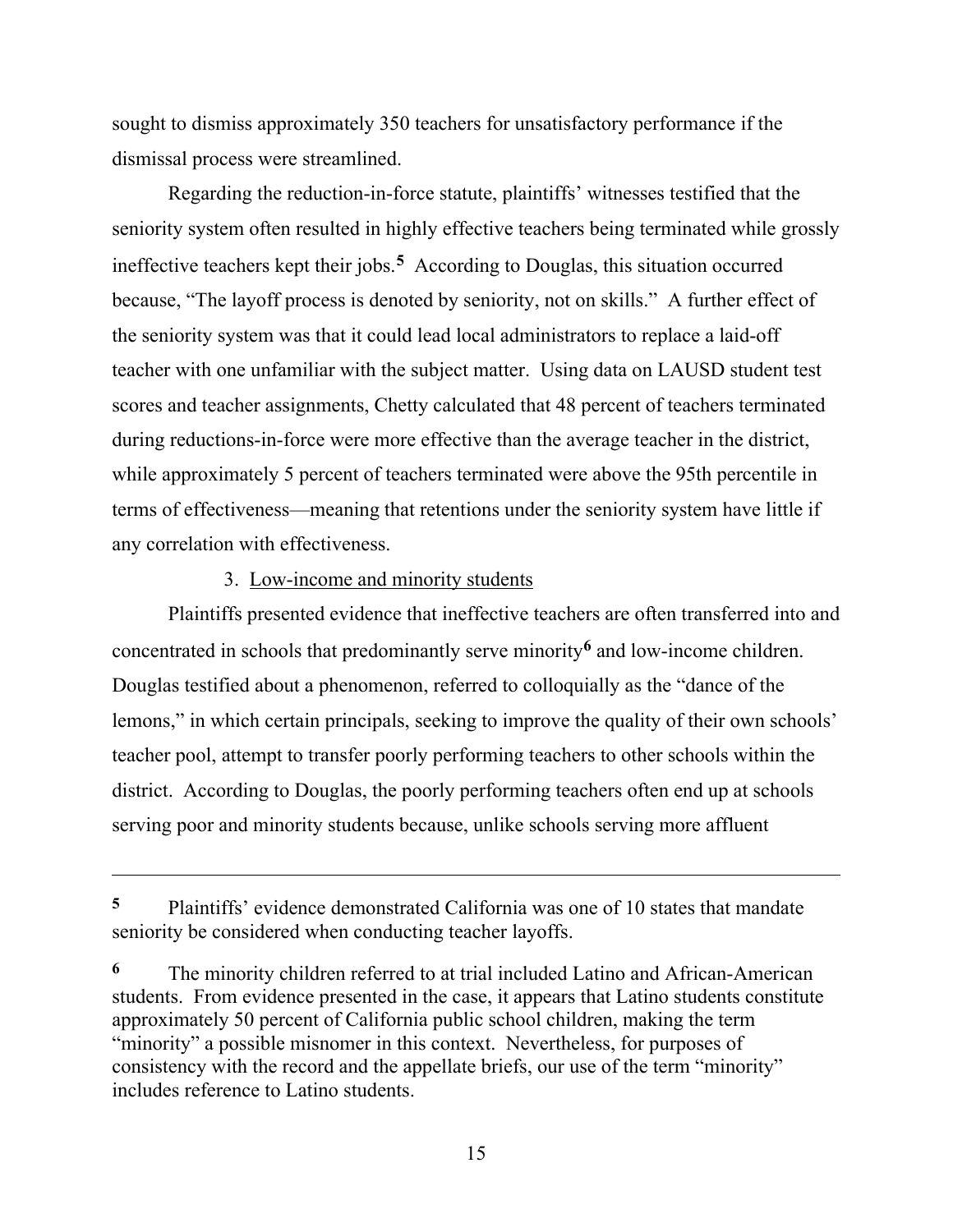students, students at schools impacted by the transfers generally have "families who aren't used to the education system . . . [and] don't know what to look for in a great teacher . . . . And so sometimes they won't complain about a teacher that [is] at low-end schools because they are not familiar and [do not] know how to navigate through the system. And so a teacher can exist without parent pressure at a lower-end school."**<sup>7</sup>** Bill Kappenhagen, a principal in the San Francisco Unified School District, also spoke of the "dance of the lemons" and how grossly ineffective teachers are "shuffled around from school to school," often landing in schools serving poor and minority students. A 2007 CDE publication corroborated this testimony, stating: "[T]ransfers often functioned as a mechanism for teacher removal. . . . Not surprisingly, the poorly performing teachers generally are removed from higher-income or higher-performing schools and placed in low-income and low-performing schools."

Plaintiffs' expert witness Kane testified that ineffective teachers in LAUSD are disproportionately assigned to African-American and Latino students. According to Kane, Latino and African-American students in LAUSD are, respectively, 68 percent and 43 percent more likely than white students to be taught by a teacher in the lowest 5 percent for effectiveness. Kane testified that this disproportionate distribution "could" be a result of the requirement of determining teacher effectiveness quickly due to the short probationary period, and the difficulties of dismissing ineffective teachers under the dismissal process. Kane further stated that, in a system where tenure decisions are made prematurely and dismissals are difficult to obtain, ineffective teachers will "tend to" accumulate in schools with the most teacher vacancies, which often are those serving Latino and African-American students.

Plaintiffs also presented evidence that schools in some districts serving lowincome and minority students have higher proportions of inexperienced teachers and experience more layoffs. Arun Ramanathan, an expert witness retained by plaintiffs and

<sup>&</sup>lt;sup>7</sup> Evidence showed that transfers of poorly performing teachers also had a disproportionate impact on such schools because they tended to have more vacancies.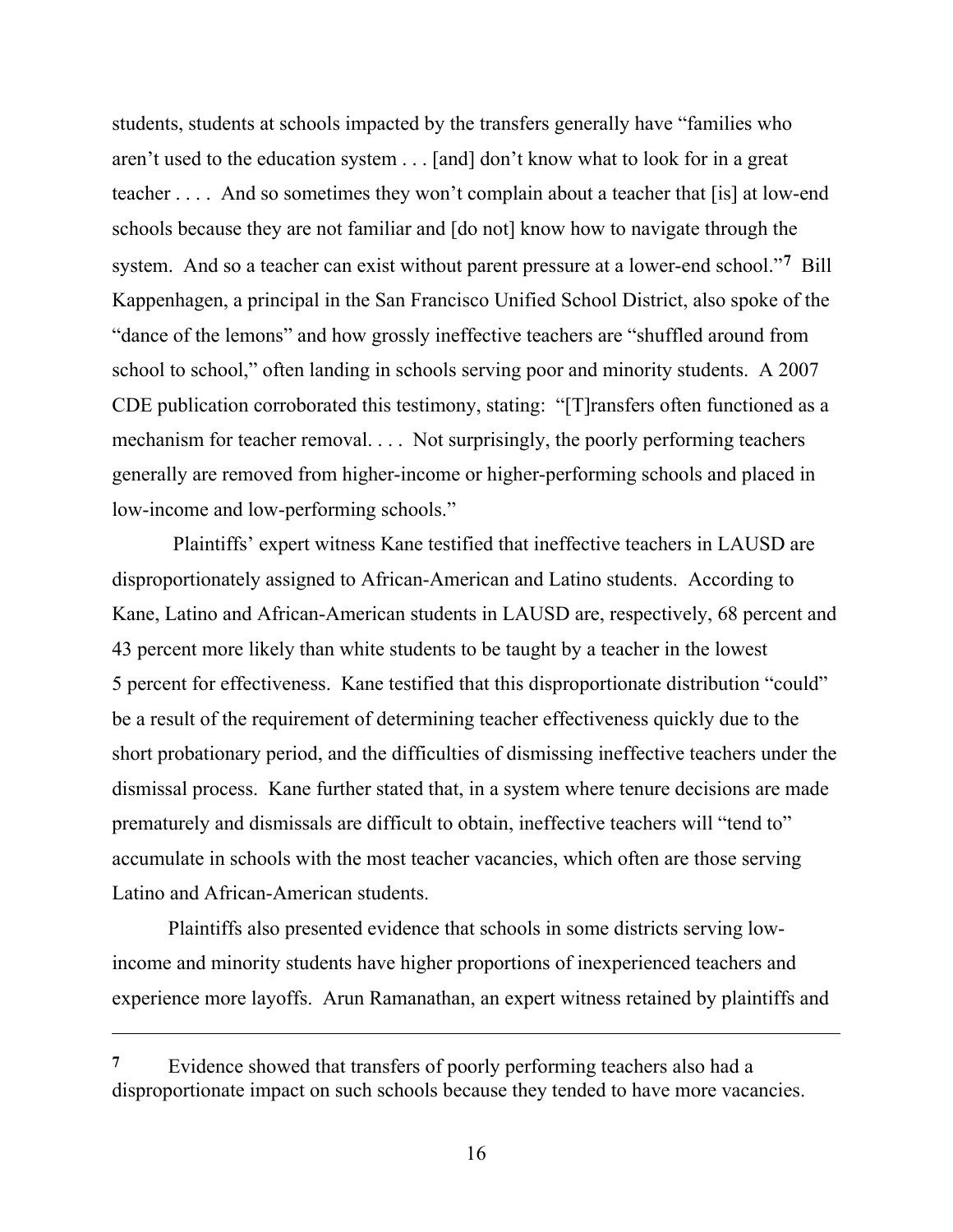executive director of an organization called Education Trust-West, testified that his organization conducted a study of three large California school districts and found that students attending schools in the highest poverty quartile were 65 percent more likely to experience a teacher layoff than those in the lowest poverty quartile. And Jonathan Raymond, former superintendent of the Sacramento City Unified School District, observed "a constant churn of the faculty and staff" at high-poverty, high-minority schools due to the seniority-based reduction-in-force statute.

### 4. Teacher assignment decisions

Witnesses called by plaintiffs acknowledged that decisions on how and where to assign and transfer teachers are made by local administrators, and that such decisions are often influenced by collective bargaining agreements between the districts and the teachers. Some collective bargaining agreements allow certain teachers to choose where they want to teach within a district. Teachers with such an option often choose not to teach at schools predominantly serving low-income and minority children because the schools can have challenging working conditions.

### **B. Defendants' evidence**

#### 1. Teacher effectiveness

David Berliner, an educational psychologist and professor emeritus from Arizona State University, testified that in-school effects on children's achievement were generally overstated when compared to out-of-school effects. Berliner opined that student test scores were rarely under a teacher's control, and were more often determined by peergroup composition of the group tested, including students' social class and their parents' educational level. Berliner estimated that teachers account for approximately 10 percent of variation in aggregate scores, with the remaining 90 percent attributable to other factors. Berliner further stated that VAM was "notoriously unreliable and therefore invalid" in assessing educational outcomes. Under cross-examination, however, Berliner acknowledged that a VAM analysis utilizing four years of data should be able to identify "very bad" teachers. He agreed that a small percentage of teachers—approximately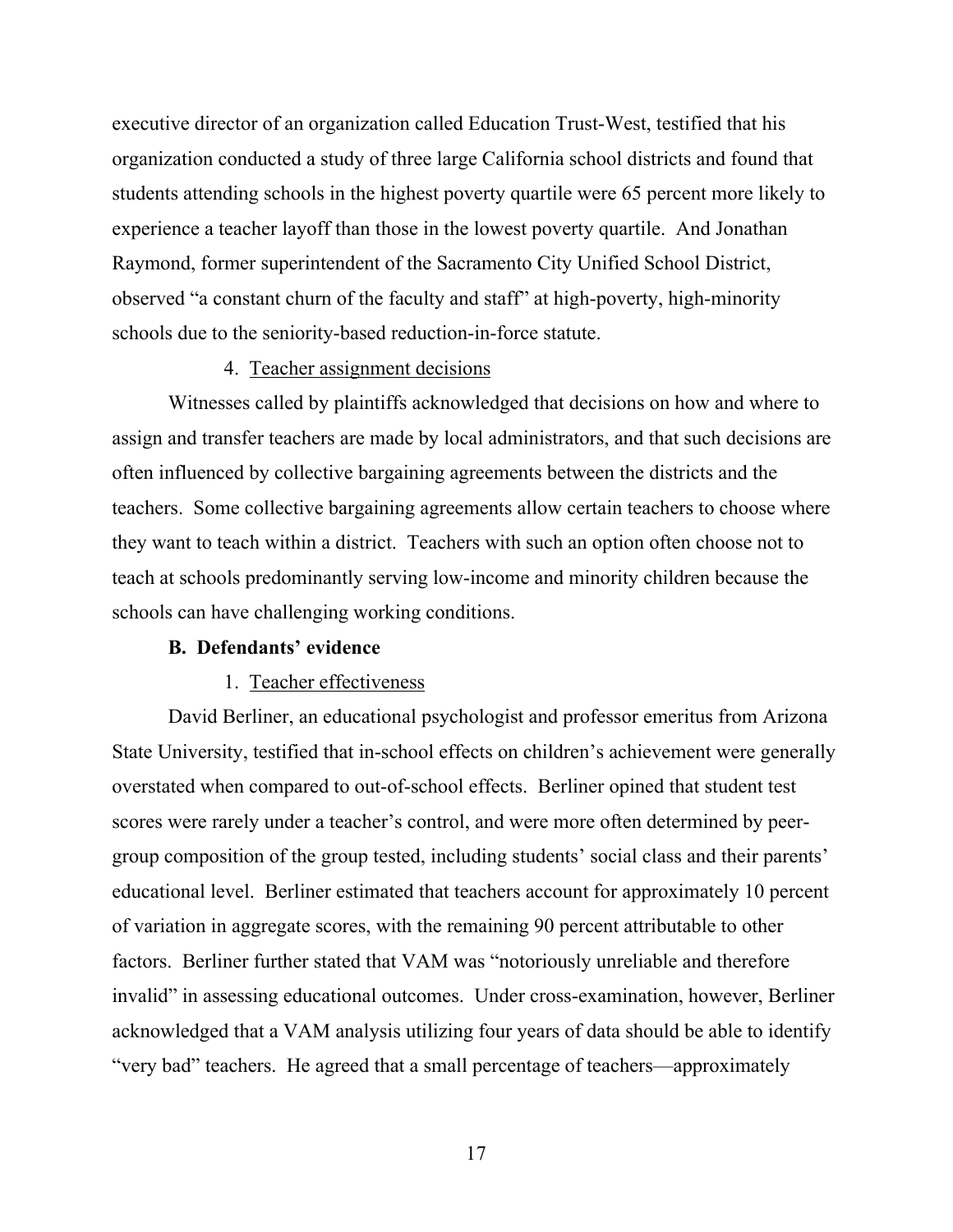1 to 3 percent—consistently have strong negative effects on student outcomes, regardless of the classroom and school composition.

Linda Darling-Hammond, a professor of education at Stanford University, testified that there were several problems with using test scores as a definitive indicator of a teacher's effectiveness, including that tests often do not measure the material taught by a teacher, and that test score improvements or declines may be attributable to factors other than the teacher.

## 2. Purpose and implementation of the statutes

Several witnesses called by defendants testified that, in theory and practice, the challenged statutes protect teachers from arbitrary discipline and dismissal, and that they promote academic freedom. Jesse Rothstein, a professor of economics and public policy at the University of California, Berkeley, conducted a study regarding effects of the tenure and dismissal statutes, and found that the statutes help districts attract and retain teachers, because the statutes provide job security. Lynda Nichols, an education program consultant with the CDE and a former teacher, testified that during her teaching career, parents complained when she taught about subjects including Islam and Catholicism. Nichols believed that her status as a permanent employee, because it provided job protections, insulated her from potential retribution by parents and the local school board.

With regard to the probationary period provided by the tenure statute, Susan Mills, assistant superintendent of personnel for the Riverside Unified School District, testified that the period provided sufficient time to make a permanent employee reelection decision. Other witnesses called by defendants testified consistently. Deasy and Douglas, witnesses called by plaintiffs, stated that if administrators had any doubt about the effectiveness of a teacher prior to reelection, tenure would be refused. Deasy further acknowledged that when LAUSD moved from a "passive" tenure system to an "affirmative" one, requiring a more thorough review of a probationary teacher's abilities, the rate of tenure dropped from being "virtually automatic" to 50 percent. Darling-Hammond, defendants' expert witness, opined that the relatively short probationary period forced districts to make reelection decisions quickly, and that lengthening the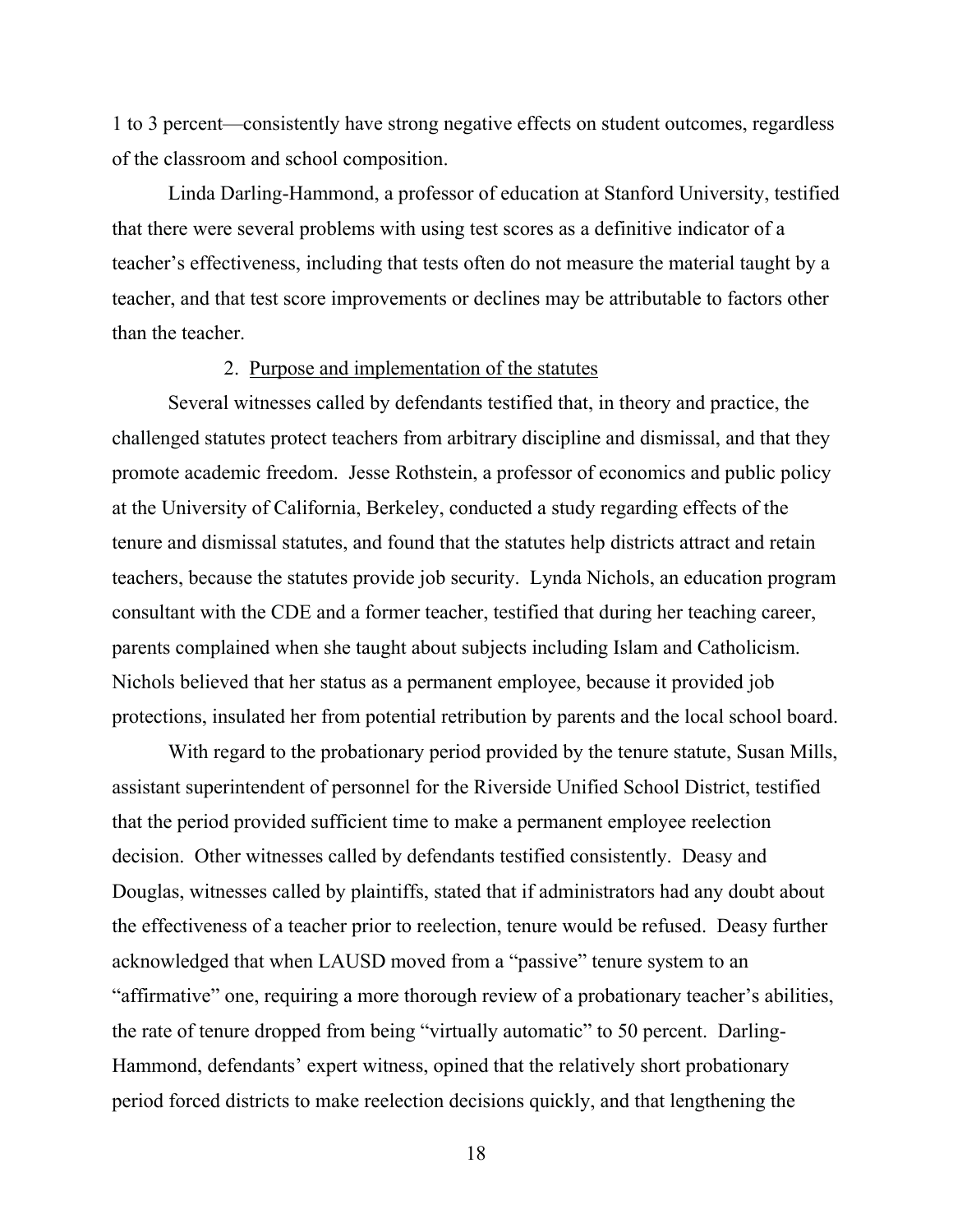period could result in highly ineffective probationary teachers remaining in the classroom longer.

Multiple school administrators called by defendants testified that, under the dismissal statutory scheme, they are able to remove poorly performing teachers. Robert Fraisse, former superintendent of Laguna Beach Unified School District, Conejo Valley Unified School District, and Hueneme Elementary School District, testified that he was able to use various strategies for resolving dismissals short of the formal dismissal process. These included: letting poorly performing teachers know that there were serious concerns, which often led to resignation; paying a small amount of compensation in return for a resignation; and working with teachers' associations that could counsel suspect teachers to resign. Other administrators testified that the majority of potential teacher dismissals are resolved through resignation, settlement, retirement, or remediation rather than a CPC hearing.

Records from LAUSD showed that a larger number of teachers resigned to avoid the formal dismissal process than those who elected to go through the process. These records also showed that the number of teachers dismissed or resigning to avoid dismissal increased from a total of 16 in 2005-2006 to a total of 212 in 2012-2013. This change was due in part to an LAUSD policy of initiating the dismissal process whenever a teacher received two below-standard evaluations. From May 2007 through April 2013, LAUSD negotiated 191 settlements to informally resolve dismissal cases, with a total payout of slightly more than \$5 million, approximately \$26,000 per teacher.

As for the reduction-in-force statute, Fraisse testified that "it is a fair method that is perceived as fair," and that he was not aware of "a better, more objective system than seniority."**<sup>8</sup>** Defendants' expert Rothstein agreed, and believed that there were a number of advantages to a seniority-based system when compared to a performance-based one: it

**<sup>8</sup>** Various witnesses testified that schools had utilized the skipping exception to the seniority requirement found in section 44955, subdivision (d)(1), to retain certain lesssenior teachers.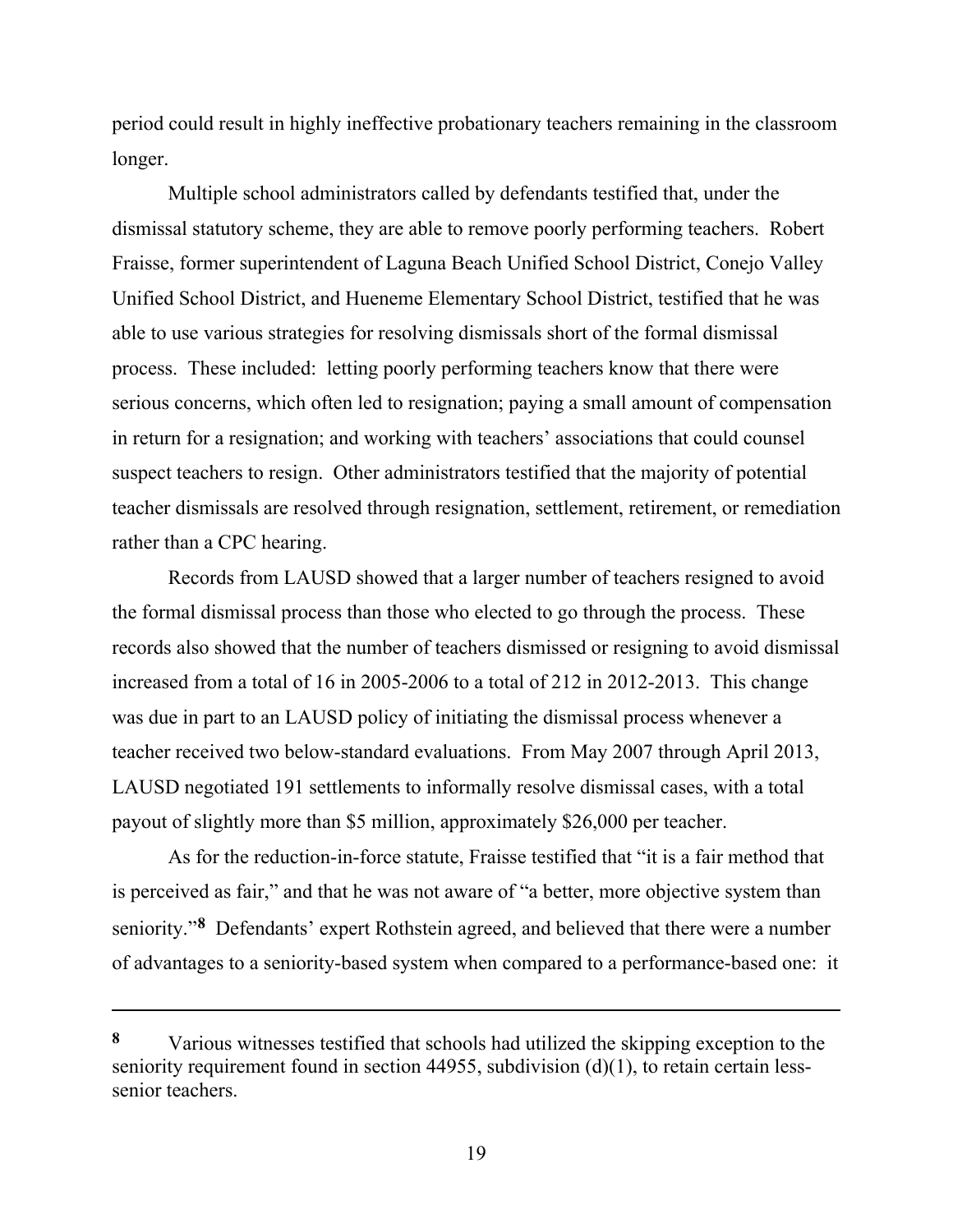was easier and less costly to administer, it allowed teachers to focus on teaching rather than test scores, and it was not subject to dubious evaluations of effectiveness. Other witnesses testified that incorporating effectiveness rankings into layoff decisions would deter cooperation among teachers. Susan Moore Johnson, a professor of education at the Harvard Graduate School of Education, conducted a study of four school districts in other jurisdictions with policies allowing for performance-based layoffs, and found that the districts opted to use seniority instead, because ranking for effectiveness was difficult and contentious.

## 3. Teacher distribution

Witnesses called by both plaintiffs and defendants testified that decisions on how and where to assign and transfer teachers are determined by local school district administrators and collective bargaining agreements.

Defendants also presented evidence that societal circumstances pose challenges to the retention and assignment of teachers. According to a 2006 study, 22 percent of new teachers in California leave the profession within their first four years, and according to a 2001 study, the attrition rate nationally is 50 percent greater in high-poverty schools when compared to more affluent ones. Several witnesses stated that difficult working conditions impaired districts' efforts to recruit or retain experienced teachers at disadvantaged schools. Rothstein testified that, over the past half-century, teacher salaries had fallen a significant amount when compared to jobs requiring a similar degree of educational attainment.

Some districts attempted to address discrepancy between low- and high-income schools by assigning higher performers to lower income schools. Mills, the Riverside assistant superintendent, testified that there was no disparity in teacher quality between schools in her district serving low-income and higher-income students. Part of the reason was that the district tended to assign its "stronger leaders" to the poorer schools. Fraisse testified that during his years at Hueneme Elementary School District in the late 1990's, the district assigned its "best principals" to the highest-need schools, which encouraged highly effective teachers to migrate to those schools "because of the leadership."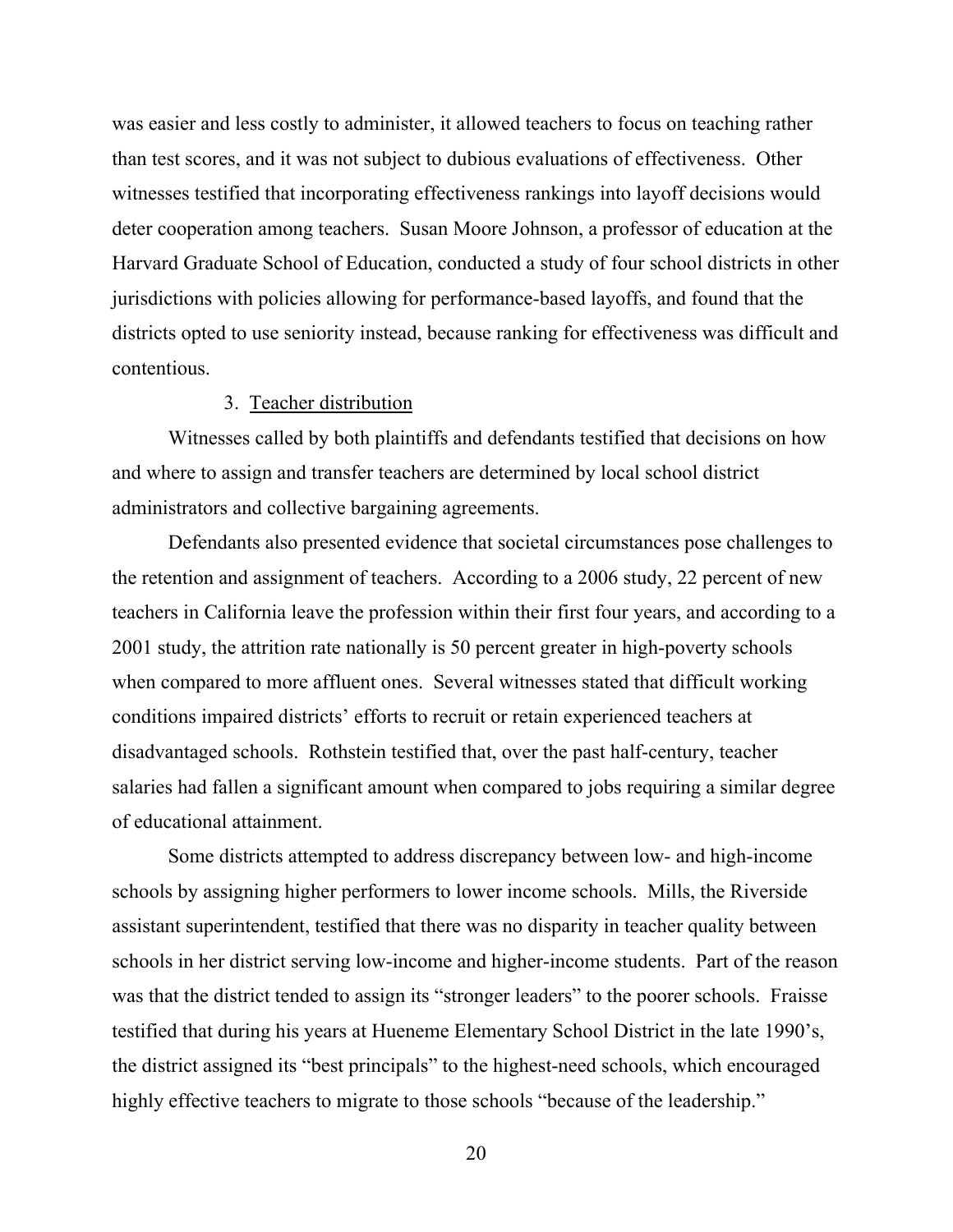#### **V. Statement of decision and judgment**

On June 10, 2014, the trial court issued a 16-page tentative decision, finding the challenged statutes unconstitutional under the equal protection clause of the California Constitution.

In its decision, the trial court noted that in *Serrano v. Priest* (1971) 5 Cal.3d 584 (*Serrano I*) and *Serrano v. Priest* (1976) 18 Cal.3d 728 (*Serrano II*), our Supreme Court held education to be a fundamental interest and struck down the then-operative school financing system for violating the equal protection provisions of the California Constitution (Cal. Const., art. IV, § 16; art. I, § 7). (See *Serrano II*, *supra*, 18 Cal.3d 728, 776.) The trial court also discussed *Butt*, in which the Supreme Court held that students in the Richmond Unified School District would be deprived of their right to basic educational equality if the district closed its schools six weeks early due to a budgetary shortfall. (See *Butt*, *supra*, 4 Cal.4th 668, 685, 692.) In light of this legal authority, the trial court characterized its task as determining whether the challenged statutes "cause the potential and/or unreasonable exposure of grossly ineffective teachers to all California students in general and to minority and/or low income students in particular, in violation of the equal protection clause of the California Constitution." Answering this question affirmatively, the court determined that plaintiffs "met their burden of proof on all issues presented."

The trial court found that competent teachers are a critical component of the success of a child's educational experience, and that grossly ineffective teachers substantially undermine the ability of a child to succeed in school. It further found that evidence presented at trial on the effects of grossly ineffective teachers was compelling and "shocks the conscience." The court wrote there was "no dispute" that a significant number of grossly ineffective teachers are active in California classrooms and, based on the testimony of defendants' expert Berliner, estimated this number to comprise 1 to 3 percent of California teachers—or approximately 2,750 to 8,250 teachers. Based on its determination that the challenged statutes (i) impose a "real and appreciable impact" on students' fundamental rights to equality of education, and (ii) "impose a disproportionate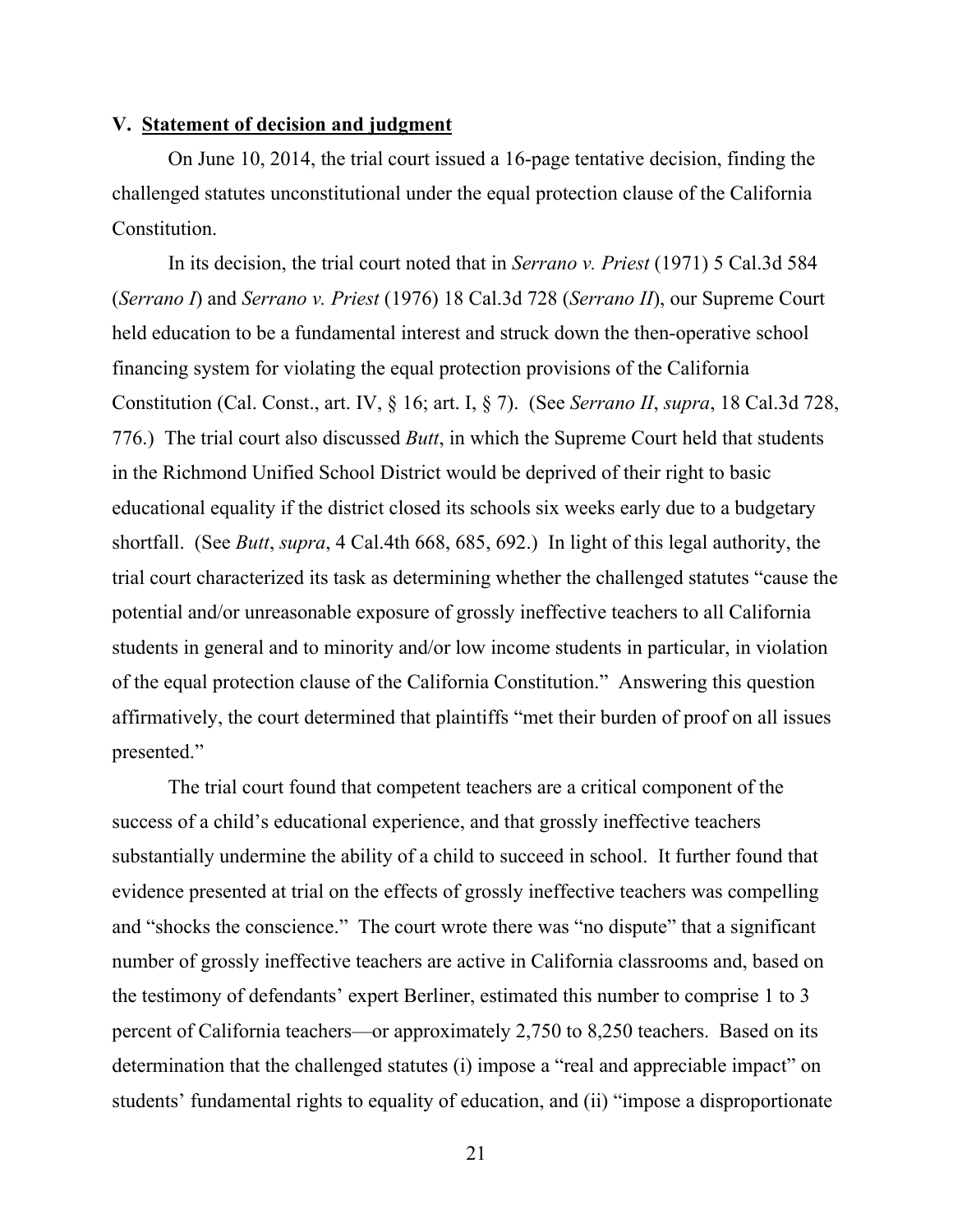burden on poor and minority students," the court employed a "strict scrutiny" examination of the challenged statutes.

With respect to the tenure statute, the trial court found "extensive evidence" that the probationary period "does not provide nearly enough time for an informed decision to be made regarding the decision of tenure." As a result, "teachers are being reelected who would not have been had more time been provided for the process," and students "are unnecessarily, and for no legally cognizable reason (let alone a compelling one), disadvantaged by the current [tenure statute]." The court determined that defendants had not met their burden under the strict scrutiny standard and declared the tenure statute unconstitutional.

Turning to the dismissal statutes, the trial court found that, based on the evidence presented, the dismissal process's time and costs cause districts to be very reluctant to commence dismissal procedures. Due to this situation, "grossly ineffective teachers are being left in the classroom because school officials do not wish to go through the time and expense to investigate and prosecute these cases." The court further found that due process for tenured teachers is a legitimate concern, but the dismissal statutes "present the issue of über due process." In concluding that defendants failed to meet their burden under the strict scrutiny standard, the court wrote: "There is no question that teachers should be afforded reasonable due process when their dismissals are sought. However, based on the evidence before this Court, it finds the current system . . . to be so complex, time consuming and expensive as to make an effective, efficient yet fair dismissal of a grossly ineffective teacher illusory."

Regarding the reduction-in-force statute, the trial court noted it contained no exception based on teacher effectiveness. Therefore, the court found, because the "lasthired" teacher is statutorily mandated to be "first fired" when layoffs occur, students are separated from competent junior teachers while incompetent teachers with seniority remain in the classroom. "The result is classroom disruption on two fronts, a lose-lose situation." Again, the court found that defendants did not carry their burden under the strict scrutiny test, and deemed the reduction-in-force statute unconstitutional.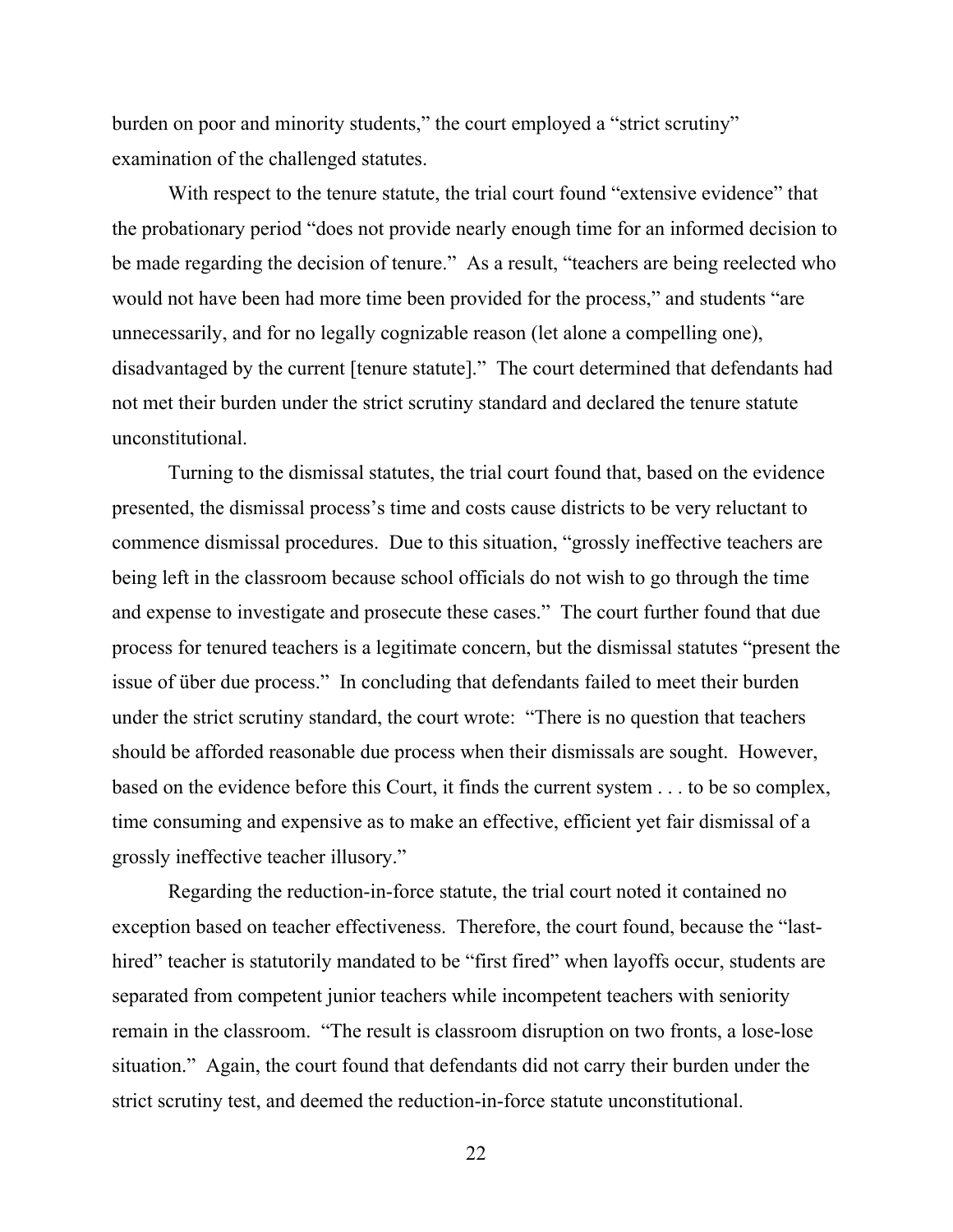Finally, the trial court determined that substantial evidence showed the challenged statutes disproportionately affect poor and/or minority students. Citing to the 2007 CDE report, it found that students attending high-poverty, low-performing schools were far more likely than wealthier peers to attend schools with a disproportionately high number of underqualified, inexperienced, and ineffective teachers. The court further found that the "dance of the lemons"—where poorly performing teachers are transferred from school to school—was caused by the lack of effective dismissal statutes and the reduction-in-force statute, and that it affected high-poverty and minority students disproportionately.

After the trial court issued its tentative decision, the parties each requested a statement of decision pursuant to Code of Civil Procedure section 632. In their request, defendants sought rulings on a broad set of subjects, including (i) whether plaintiffs, in bringing an equal protection challenge, were required to prove that the statutes classified students in an unequal manner; (ii) whether plaintiffs were required to prove that the statutes inevitably posed a total and fatal conflict with the right to basic educational equality; and (iii) whether school districts had the authority to decide where teachers would be assigned to teach. The trial court did not respond to these questions, but instead ruled that defendants' requests for statement of decision were improper because they covered matters going beyond the principal controverted issues at trial. The court ordered that its tentative decision become the proposed statement of decision and judgment. Defendants filed objections to the proposed statement of decision and judgment. The trial court overruled these objections, and issued the final statement of decision and judgment (the judgment) on August 27, 2014.

The judgment replicated the earlier-issued tentative decision, concluding that the challenged statutes are unconstitutional. The trial court ordered the statutes enjoined, and stayed all injunctions pending appellate review.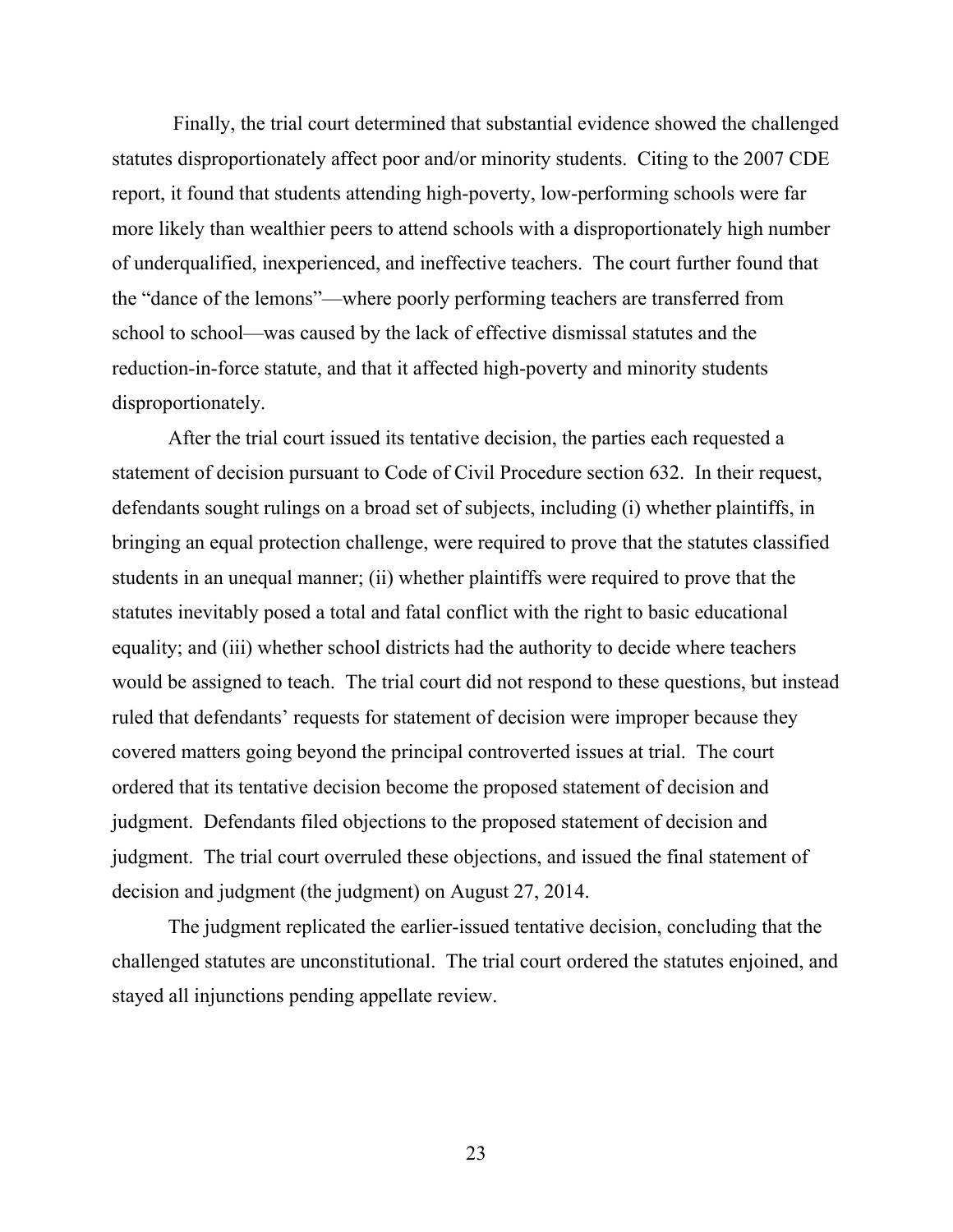#### **DISCUSSION**

# **I. Key principles**

#### **A. Review**

The constitutionality of a statute is a question of law, which we review de novo. (*Sanchez v. State of California* (2009) 179 Cal.App.4th 467, 486 (*Sanchez*); *Bernardo v. Planned Parenthood Federation of America* (2004) 115 Cal.App.4th 322, 360.) De novo review is also the general standard of review when a mixed question of law and fact implicates constitutional rights. (*People v. Cromer* (2001) 24 Cal.4th 889, 894; *Silicon Valley Taxpayers' Assn., Inc. v. Santa Clara County Open Space Authority* (2008) 44 Cal.4th 431, 448-449.) Mixed questions of law and fact arise when "'"historical facts are admitted or established, the rule of law is undisputed, and the issue is whether the facts satisfy the [relevant] statutory [or constitutional] standard, or to put it another way, whether the rule of law as applied to the established facts is or is not violated."'" (*People v. Cromer*, *supra*, 24 Cal.4th at p. 894, quoting *Ornelas v. United States* (1996) 517 U.S. 690, 696-697, *Pullman-Standard v. Swint* (1982) 456 U.S. 273, 289, fn. 19.) De novo review is generally appropriate in such circumstances "'"because usually the application of law to fact will require the consideration of legal concepts and involve the exercise of judgment about the values underlying legal principles."'" (*Haworth v. Superior Court* (2010) 50 Cal.4th 372, 385.) To the extent our review requires us to analyze factual determinations based on evidence presented at trial, we review the trial court's findings of fact for substantial evidence. (*Serrano II*, *supra*, 18 Cal.3d 728, 776; *Board of Administration v. Wilson* (1997) 52 Cal.App.4th 1109, 1127-1130.)

As with any legislative act, statutes relating to education are provided a presumption of constitutionality, and doubts are resolved in favor of a finding of validity. (*Arcadia Unified School Dist. v. State Dept. of Education* (1992) 2 Cal.4th 251, 260 (*Arcadia Unified*).) Our obligation as the court is to "enforce the limitations that the California Constitution imposes upon legislative measures" and determine if a statute violates constitutional protections. (*In re Marriage Cases*, *supra*, 43 Cal.4th 757, 849- 850.) Policy judgments underlying a statute are left to the Legislature; the judiciary does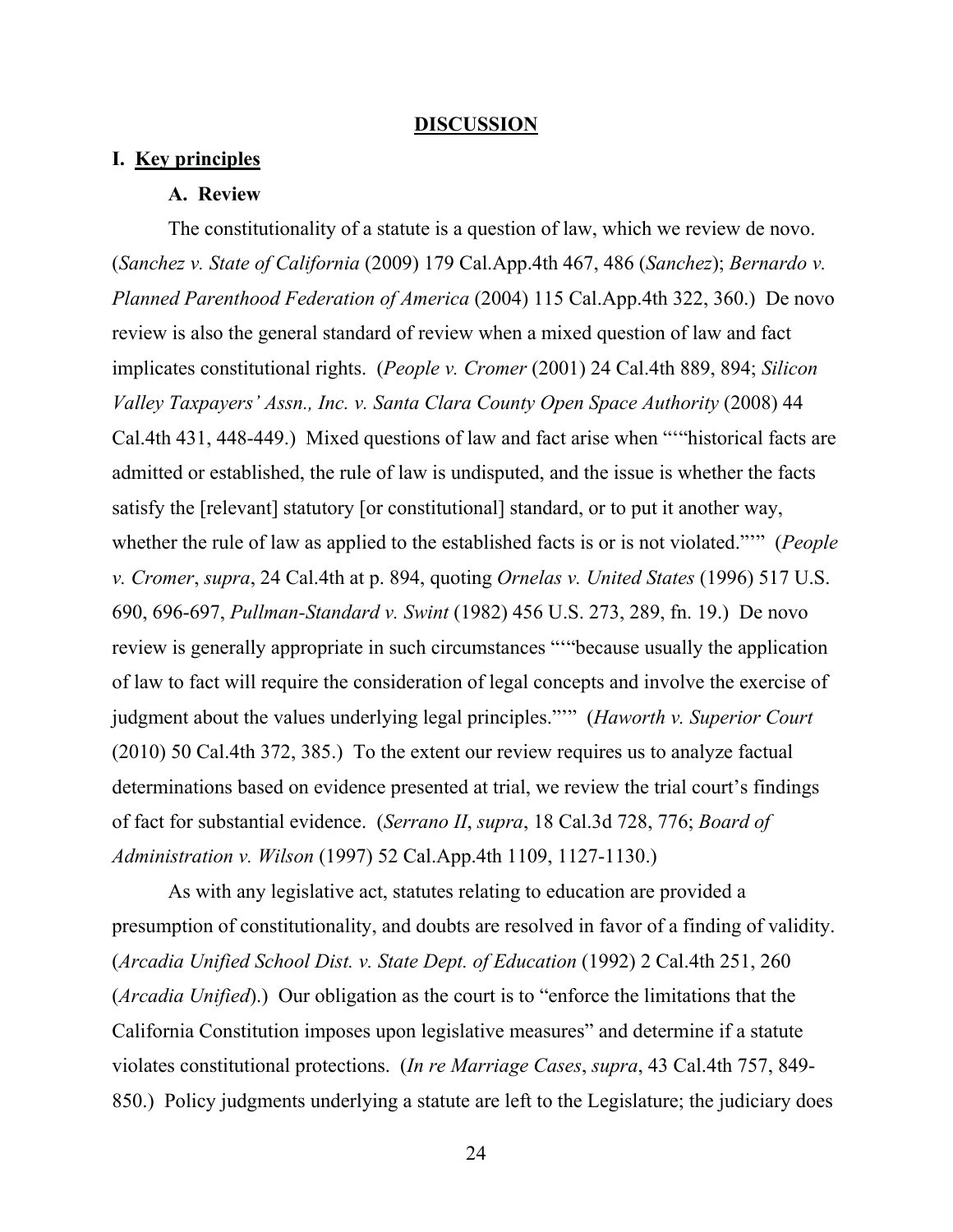not pass on the wisdom of legislation. (*Estate of Horman* (1971) 5 Cal.3d 62, 77 ["Courts do not sit as super-legislatures to determine the wisdom, desirability or propriety of statutes enacted by the Legislature"]; *Gassman v. Governing Board* (1976) 18 Cal.3d 137, 148; *Schabarum v. California Legislature* (1998) 60 Cal.App.4th 1205, 1219.)**<sup>9</sup>**

## **B. Facial challenge**

Both plaintiffs and defendants characterize this case—which seeks to enjoin any enforcement of the tenure, dismissal, and reduction-in-force statutes—as a facial challenge to the constitutionality of the subject statutes. "A facial challenge to the constitutional validity of a statute . . . considers only the text of the measure itself, not its application to the particular circumstances of an individual." (*Tobe v. City of Santa Ana* (1995) 9 Cal.4th 1069, 1084 (*Tobe*); see also *id.* at pp. 1087-1088 [action, which sought to enjoin "*any* enforcement" of ordinance, was a facial attack].) In contrast, an "as applied" constitutional challenge seeks "relief from a specific application of a facially valid statute or ordinance," or an injunction against future application of the statute or ordinance in the manner in which it has previously been applied. (*Id.* at p. 1084; see also *Sanchez v. Modesto* (2006) 145 Cal.App.4th 660, 665.) A plaintiff seeking to void a statute as a whole for facial unconstitutionality "'cannot prevail by suggesting that in some future hypothetical situation constitutional problems may possibly arise as to the particular *application* of the statute . . . . Rather, [the plaintiff] must demonstrate that the act's provisions inevitably pose a present total and fatal conflict with applicable constitutional prohibitions.'" (*Arcadia Unified*, *supra*, 2 Cal.4th 251, 267.) A person may bring a facial challenge by showing that "the subject of [the] particular challenge has the effect of infringing some constitutional or statutory right" (*Holmes v. California Nat. Guard* (2001) 90 Cal.App.4th 297, 315), but need not necessarily show that he or she has personally suffered this infringement (see *ibid.*; *Arcadia Unified*, *supra*, 2 Cal.4th at p. 267; *In re M.S.* (1995) 10 Cal.4th 698, 709-710).

**<sup>9</sup>** The intervener defendants' request for judicial notice, filed on May 1, 2015, is granted except as to exhibit 3. Plaintiffs' request for judicial notice, filed on June 24, 2015, is denied except as to exhibits F, K, L, and T.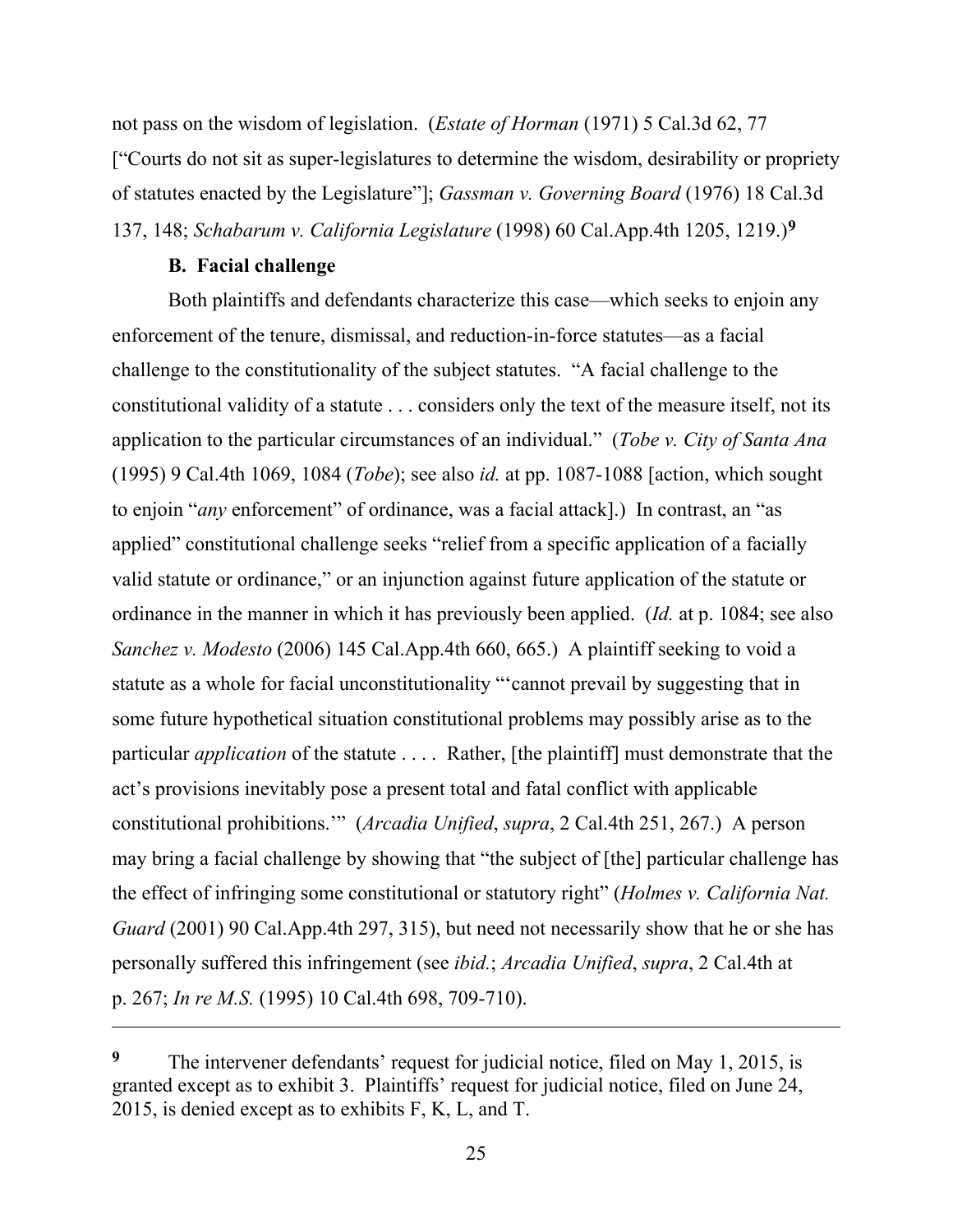Plaintiffs did not attempt to establish that the statutes were applied unconstitutionally to a particular person, the type of challenge made in an as-applied case. (See *Tobe*, *supra*, 9 Cal.4th 1069, 1084.) Instead, plaintiffs' challenge "sought to enjoin *any* application of the [statutes] to *any* person in *any* circumstance." (See *id.* at p. 1087.) Plaintiffs' case, therefore, is properly characterized as a facial challenge.**<sup>10</sup>**

## **C. Equal protection**

The right to equal protection is guaranteed by the California Constitution. (Cal. Const., arts. I, § 7, subds. (a), (b), IV, § 16, subd. (a);**<sup>11</sup>** *Butt*, *supra*, 4 Cal.4th 668, 678.)

As its name suggests, equal protection of the laws assures that people who are "'similarly situated for purposes of [a] law'" are generally treated similarly by the law. (*Cooley v. Superior Court* (2002) 29 Cal.4th 228, 253 (*Cooley*).) Thus, "'[t]he first prerequisite to a meritorious claim under the equal protection clause is a showing that the state has adopted a classification that affects two or more similarly situated groups in an unequal manner.'" (*Ibid.*, italics omitted.) The equal protection clause applies to laws that "'discriminate explicitly between groups of people,'" as well as laws that, "'though evenhanded on their face, in operation have a disproportionate impact on certain groups.'" (*Sanchez*, *supra*, 179 Cal.App.4th 467, 487; see also *Arcadia Unified*, *supra*, 2

**<sup>11</sup>** Article I, section 7, subdivision (a), of the California Constitution provides, in pertinent part, "[a] person may not be ... denied equal protection of the laws...." Article I, section 7, subdivision (b), provides "[a] citizen or class of citizens may not be granted privileges or immunities not granted on the same terms to all citizens. . . ." Article IV, section 16, subdivision (a), states: "All laws of a general nature have uniform operation."

**<sup>10</sup>** Defendants contend that the 2015 amendments to the dismissal statutes render the plaintiffs' entire lawsuit moot. A lawsuit does not become moot on appeal when a statutory amendment leaves "a material portion of the statute" untouched. (*Californians for Political Reform Foundation v. Fair Political Practices Com.* (1998) 61 Cal.App.4th 472, 480.) The 2015 amendments to the dismissal statutes do not impact either the tenure statute or the reduction-in-force statute and do not significantly differ from the dismissal statutes in effect at the time of trial, at least with respect to the claims at issue here. Thus, they do not moot plaintiffs' case.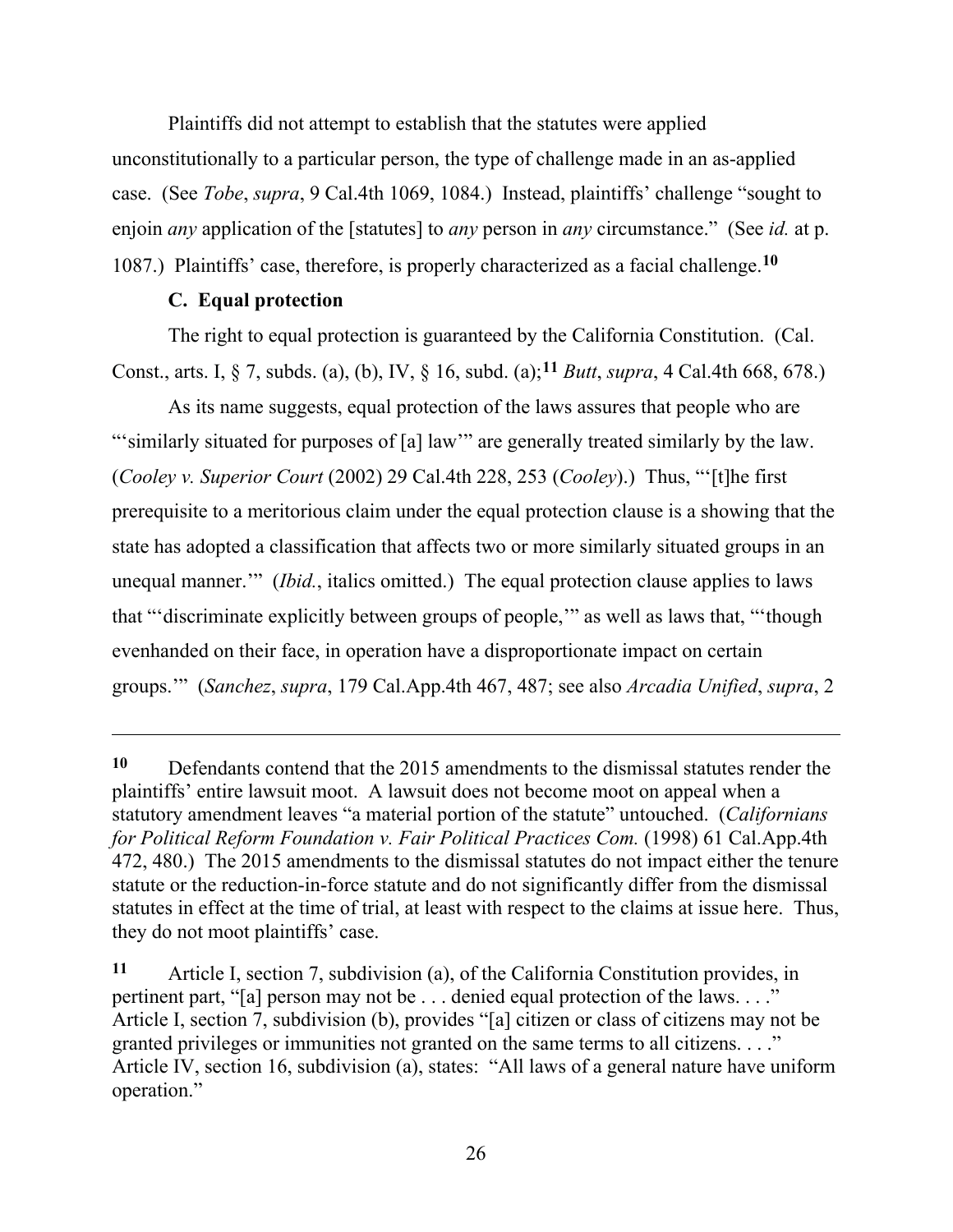Cal.4th 251, 266 [claim that school transportation fees discriminated against poor may have had merit if not for payment exemption for indigent children]; *Hardy v. Stumpf*  (1978) 21 Cal.3d 1, 7-8 (*Hardy*) [examining facially neutral physical agility test under equal protection inquiry]; *Personnel Administrator of Mass. v. Feeney* (1979) 442 U.S. 256 [employing equal protection review of a veterans' preference statute that operated to the disadvantage of women].)

When a statute affects similarly situated groups in an unequal manner, the court examines whether the Legislature has a constitutionally sufficient reason to treat the groups differently. (*In re Marriage Cases*, *supra*, 43 Cal.4th 757, 831.) One of two standards can apply to this analysis. (*Id.* at p. 832.) The first, "'rational relationship'" or "'rational basis'" review, is """the basic and conventional standard for reviewing economic and social welfare legislation in which there is a 'discrimination' or differentiation of treatment between classes or individuals."'" (*Hernandez v. City of Hanford* (2007) 41 Cal.4th 279, 298 (*Hernandez*)). Under this test, a statutory classification will be upheld if it "'bear[s] some rational relationship to a conceivable legitimate state purpose.'" (*California Grocers Assn. v. City of Los Angeles* (2011) 52 Cal.4th 177, 209.) The second standard, "'strict scrutiny'" review, is employed when the "distinction drawn by a statute rests upon a so-called 'suspect classification' or impinges upon a fundamental right." (*In re Marriage Cases*, *supra*, 43 Cal.4th at p. 783.) When a statutory classification impinges a fundamental right (and does not involve a suspect classification), strict scrutiny will apply unless the effect on the fundamental right is merely "incidental," "marginal," or "minimal." (*Fair Political Practices Com. v. Superior Court* (1979) 25 Cal.3d 33, 47; *In re Flodihn* (1979) 25 Cal.3d 561, 568; *Gould v. Grubb* (1975) 14 Cal.3d 661, 670 (*Gould*).) Under the strict scrutiny standard, """" the state bears the burden of establishing not only that it has a *compelling* interest which justifies the law but that the distinctions drawn by the law are *necessary* to further its purpose."'"'" (*In re Marriage Cases*, *supra*, 43 Cal.4th at p. 832; *Serrano I*, *supra*, 5 Cal.3d 584, 597.)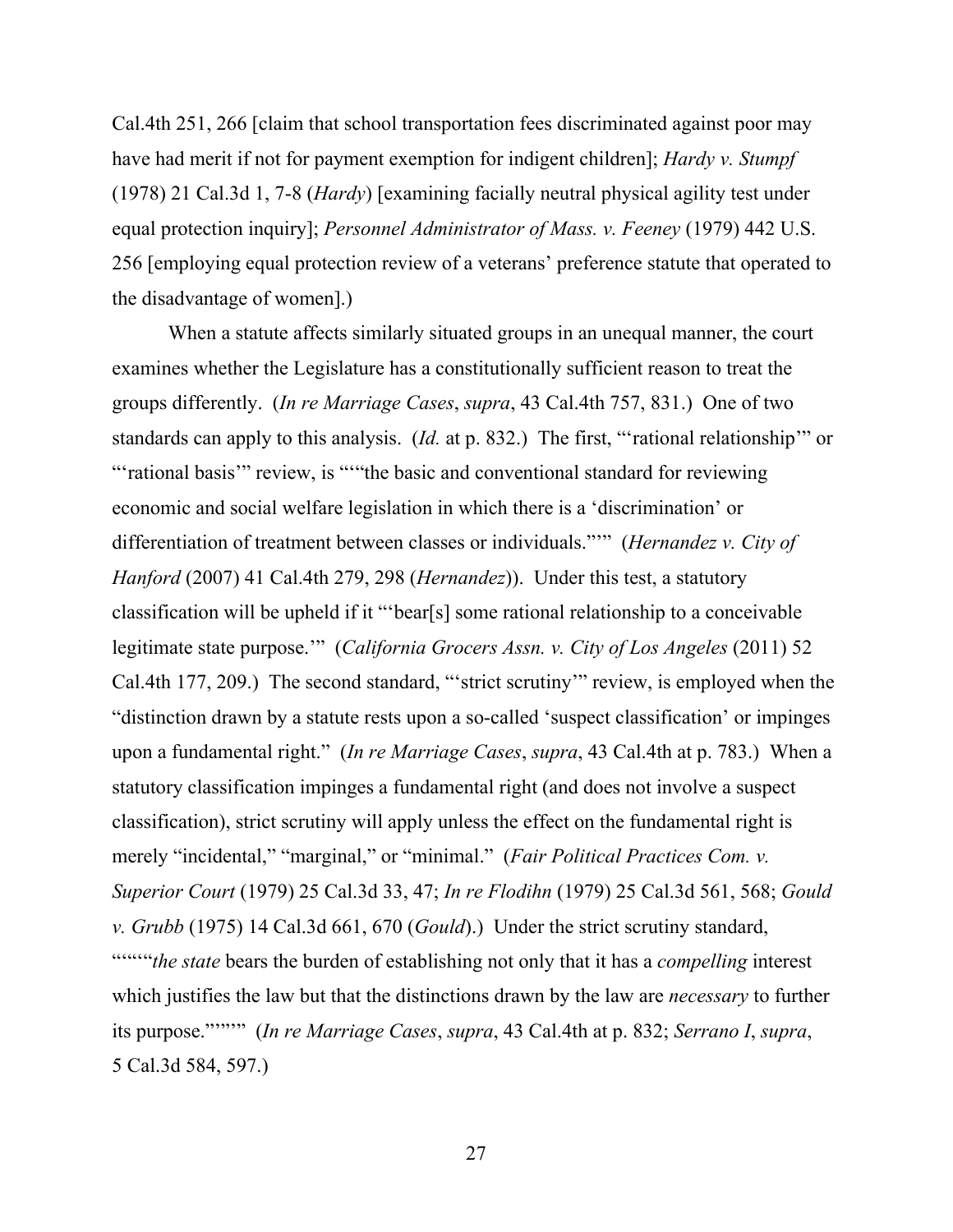### **II. Analysis**

As explained above, plaintiffs contend that the challenged statutes create an oversupply of grossly ineffective teachers because (i) the tenure statute's probationary period is too short, preventing the identification of grossly ineffective teachers before the mandated deadline for reelection; (ii) when grossly ineffective tenured teachers are identified, it is functionally impossible to terminate them under the overly burdensome and complicated dismissal statutes; and (iii) when reductions-in-force are required, the statute requires the termination of junior, competent teachers while more senior, grossly ineffective teachers keep their jobs only because they have seniority. Plaintiffs argued, and the trial court agreed, that two distinct classes of students—Group 1 (an "unlucky subset" of students within the population of students at large) and Group 2 (poor and minority students)—were denied equal protection because the challenged statutes led members of these groups to be assigned to grossly ineffective teachers.

We examine whether plaintiffs demonstrated that the challenged statutes cause a certain class of students to suffer an equal protection violation.

## **A. Group 1: No identifiable class under equal protection analysis**

Plaintiffs describe Group 1 as an "unlucky subset" of the general student population that is denied the fundamental right to basic educational equality because students within this subset are assigned to grossly ineffective teachers. According to plaintiffs, the students comprising Group 1 are, in all pertinent respects, similar to the population of students at large, except for their exposure to grossly ineffective teachers. In the judgment, the trial court found that the challenged statutes are unconstitutional because they lead students within Group 1 to be assigned to grossly ineffective teachers and thereby have a real and appreciable impact on these students' fundamental right of education.

The trial court's judgment, however, omits analysis of a key preliminary question: Is the unlucky subset of students comprising Group 1 a sufficiently identifiable group for purposes of an equal protection action? "In equal protection analysis, the threshold question is whether the legislation under attack somehow discriminates against an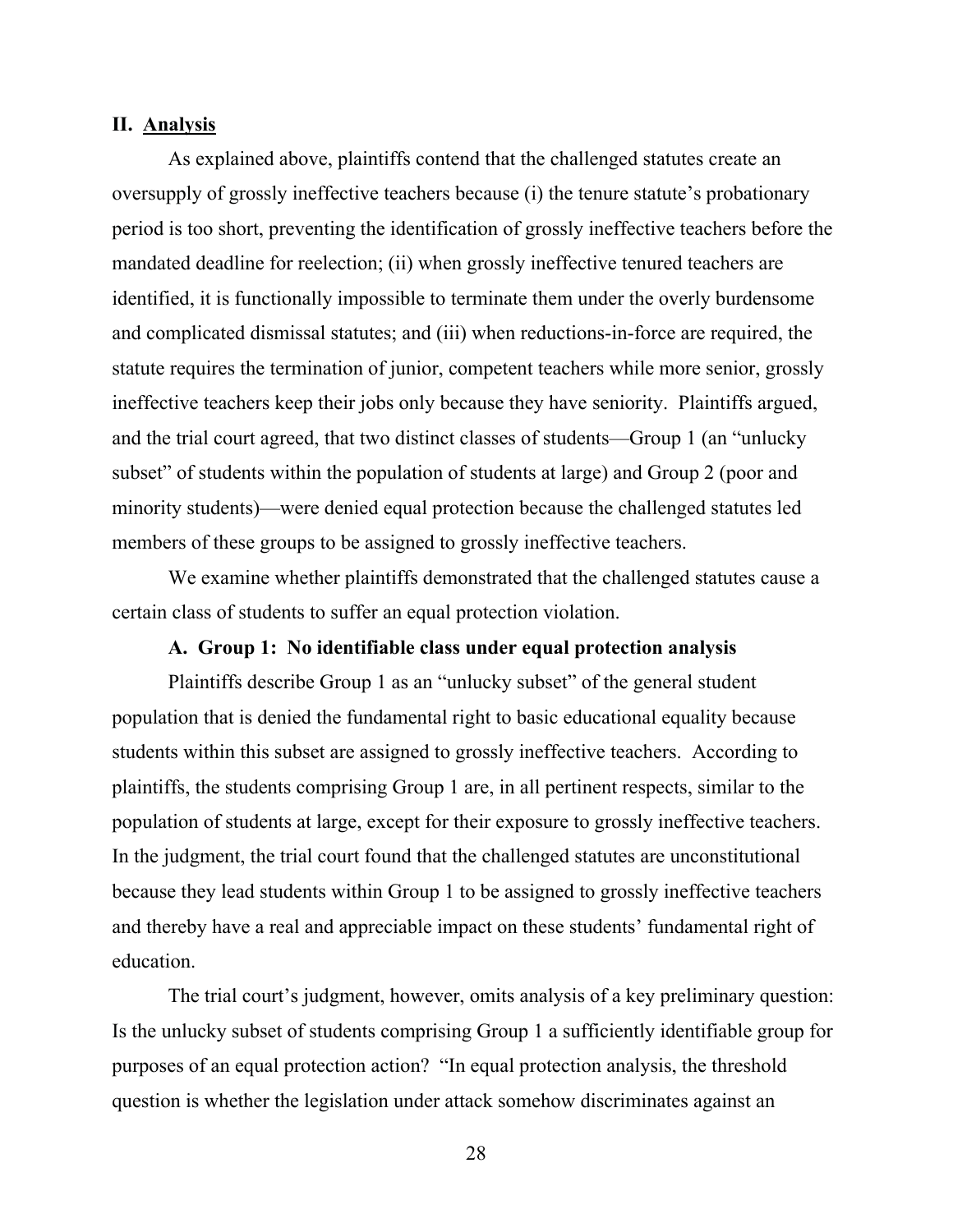identifiable class of persons. [Citation.] Only then do the courts ask the further question of whether this identifiable group is a suspect class or is being denied some fundamental interest, thus requiring the discrimination to be subjected to close scrutiny." (*Altadena Library Dist. v. Bloodgood* (1987) 192 Cal.App.3d 585, 590 (*Altadena Library*); quoted approvingly in *Santa Clara County Local Transportation Authority v. Guardino* (1995) 11 Cal.4th 220, 258 (*Guardino*).)

Here, the unlucky subset is not an identifiable class of persons sufficient to maintain an equal protection challenge. Although a group need not be specifically identified in a statute**<sup>12</sup>** to claim an equal protection violation (see *Butt*, *supra*, 4 Cal.4th 668, 673; *Somers v. Superior Court* (2009) 172 Cal.App.4th 1407, 1414 (*Somers*)), group members must have some pertinent common characteristic other than the fact that they are assertedly harmed by a statute (see *Altadena Library*, *supra*, 192 Cal.App.3d 585, 590-591; *Guardino*, *supra*, 11 Cal.4th 220, 258).

The defining characteristic of the Group 1 students, who are allegedly harmed by being assigned to grossly ineffective teachers, is that they are assigned to grossly ineffective teachers. Such a circular premise is an insufficient basis for a proper equal protection claim. (See *Nelson v. City of Irvine* (9th Cir. 1998) 143 F.3d 1196, 1205 [dismissing an equal protection claim as "tautological" when the defining characteristic of the alleged class harmed was that they were allegedly harmed].) To avoid this circularity, a group must be identifiable by a shared trait other than the violation of a fundamental right.

Plaintiffs argue that a class need only be identifiable when the asserted equal protection violation stems from the differential treatment of a suspect class, rather than the infringement of a fundamental right. For support, they cite *Moreno v. Draper* (1999)

**<sup>12</sup>** Plaintiffs' "subset" of students is not identified in the text of the challenged statutes. Rather, the subject of the statutes is teachers and, although the text of the statutes may create classifications on their face, these classifications pertain to teachers: i.e., (i) the tenure statute classifies between probationary and tenured teachers; (ii) the dismissal statutes classify teachers by whether they are facing dismissal hearings; and (iii) the reduction-in-force statute classifies based on teachers' seniority.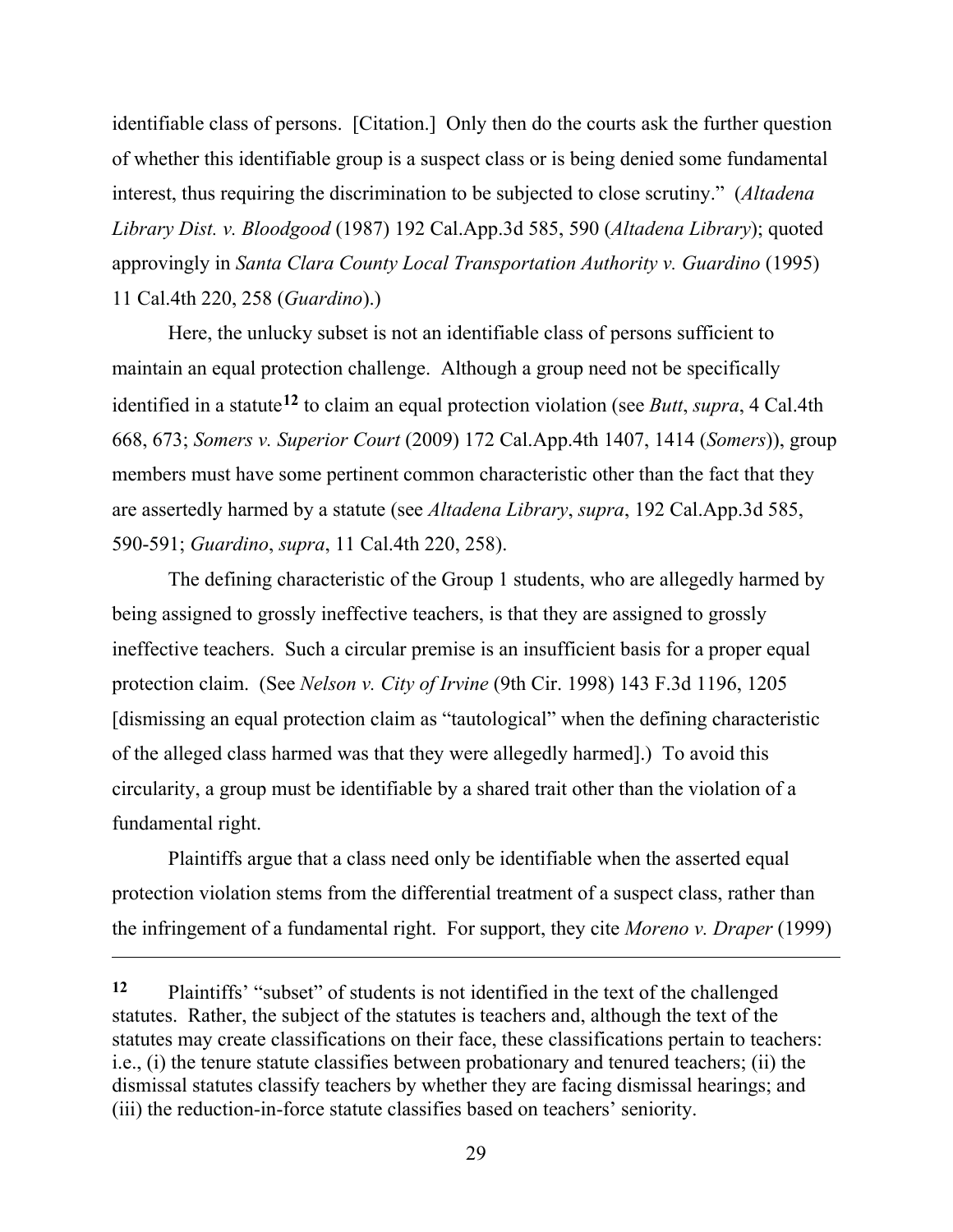70 Cal.App.4th 886, 893 (*Moreno*). But *Moreno* does not support their argument. The statute at issue in *Moreno*, which the plaintiff claimed infringed the fundamental right to raise one's children, "create[d] two classes of parents paying child support—those with children receiving public assistance and those with children *not* receiving public assistance." (*Id.* at p. 888.) Indeed, every equal protection case based on the infringement of a fundamental right has involved a class identified by some characteristic other than asserted harm. In *Butt,* the classes were the students of the Richmond Unified School District, who would be harmed by the closing of schools, and the students outside that district. (4 Cal.4th 668, 687.) In the *Serrano* cases, the impairment of the fundamental right to education was suffered by students living in relatively poor school districts, which had less taxable wealth and therefore, under the then-existent financing systems, lower levels of educational expenditures. In other words, students were impacted by the system based on their residency. (*Serrano I*, *supra*, 5 Cal. 3d 584, 592- 595, 614; *Serrano II*, *supra*, 18 Cal.3d 728, 756-759, 765-766.) In *In re Marriage Cases*, the classes were defined by sexual orientation. (43 Cal.4th 757, 839.) And in *Gould*, which examined the constitutionality of an election procedure affording incumbents the top ballot position, the classes were defined by candidates (and their supporters) listed first on the ballot and those listed later. (14 Cal.3d 661, 664.)

In contrast, the unlucky subset constituting Group 1 is definable only by the characteristic that group members have assertedly suffered constitutional harm. What is more, the statutes do not assist plaintiffs with their definitional deficiency because they do not specify which students will be the "unlucky ones." In *Gould*, our Supreme Court held that a system that assigned ballot position randomly would not violate equal protection because, since all candidates had an equal chance of obtaining the top position, it would not "continually work a disadvantage upon a fixed class of candidates." (14 Cal.3d 661, 676.) The claimed effect on students here is analogous. Under plaintiffs' Group 1 theory, an unlucky subset of students will inevitably be assigned to grossly ineffective teachers. The chance that this will happen to any individual student, however, is random, as the challenged statutes do not make any one student more likely to be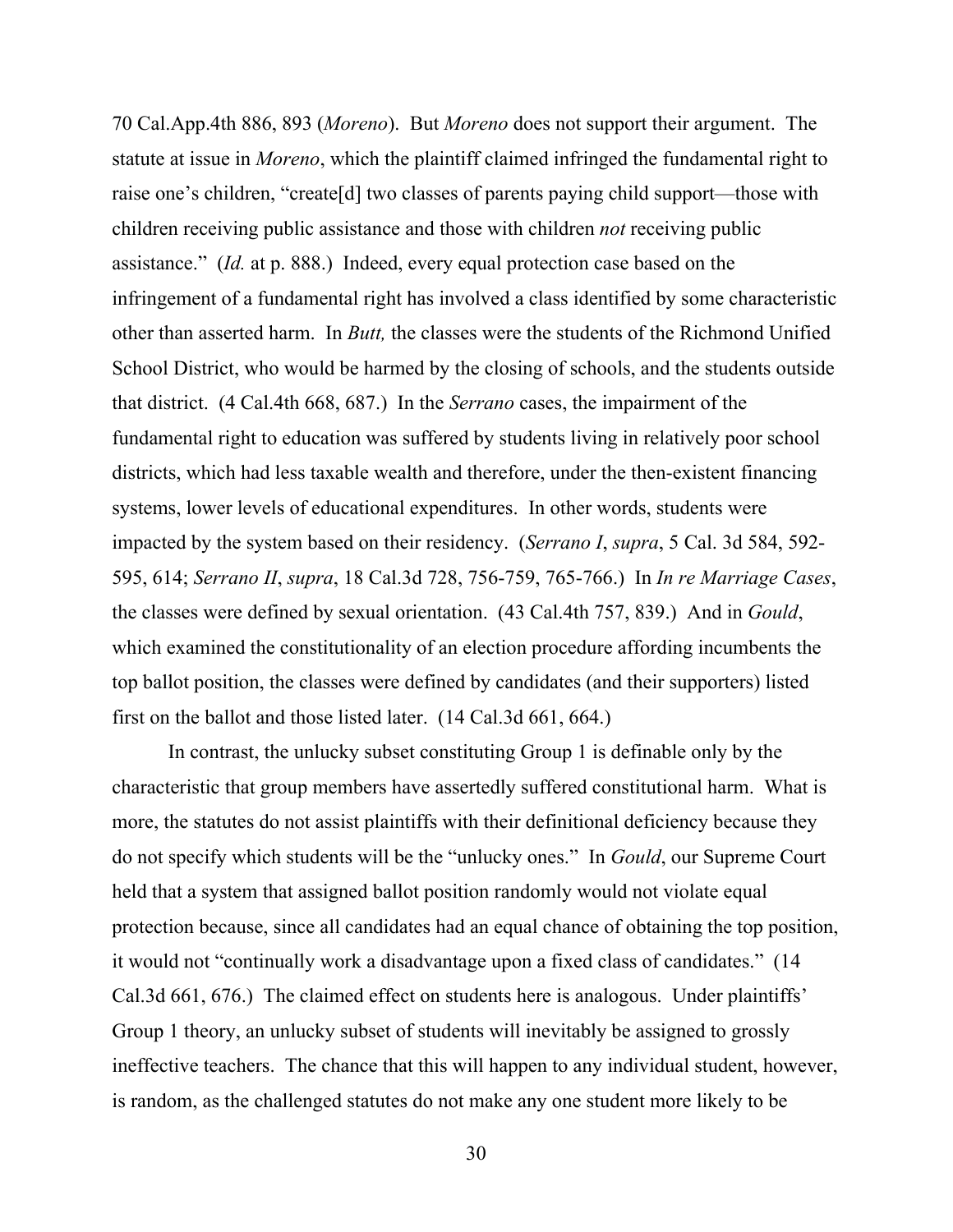assigned to a grossly ineffective teacher than any other student. Thus, the unlucky subset is nothing more than a random assortment of students. Moreover, because (according to the trial court's findings) approximately 1 to 3 percent of California teachers are grossly ineffective, a student in the unlucky subset one year will likely not be the next year, meaning that the group is subject to constant flux.

The claimed unlucky subset, therefore, is not an identifiable class sufficient to maintain an equal protection claim, and the judgment, insofar as it is based on plaintiffs' Group 1 theory, cannot be affirmed.

## **B. Group 2: No inevitable constitutional violation**

The trial court also found that poor and minority students (Group 2) suffered disproportionate harm from being assigned to grossly ineffective teachers. Race is generally considered a "suspect classification" under equal protection analysis.**<sup>13</sup>** (See *In re Marriage Cases*, *supra*, 43 Cal.4th 757, 843; *Weber v. City Council* (1973) 9 Cal.3d 950, 959.) In the context of education, under California law, wealth is considered a suspect classification as well. (See *Serrano I*, *supra*, 5 Cal.3d 584, 617; *Serrano II*, *supra*, 18 Cal.3d 728, 766.) Based on its finding of disproportionate harm, the trial court determined that strict scrutiny of the challenged statutes was appropriate. In making this determination, however, the trial court bypassed an initial question of the required analysis: Did the *challenged statutes* cause low-income and minority students to be disproportionately assigned to grossly ineffective teachers?

A statute is facially unconstitutional when the constitutional violation flows "inevitably" from the statute, not the actions of the people implementing it. (*Pacific* 

<sup>13</sup> Some cases have held that strict scrutiny only applies to a facially neutral statute that has a disproportionate impact on members of minority groups if discriminatory purpose or intent is shown. (See *Manduley v. Superior Court* (2002) 27 Cal.4th 537, 568-569; *Sanchez*, *supra*, 179 Cal.App.4th 467, 487.) When such a statute impinges a fundamental right, however, strict scrutiny will apply, irrespective of motive or intent. (See *Crawford v. Board of Education* (1976) 17 Cal.3d 280, 297; *Hardy*, *supra*, 21 Cal.3d 1, 7-8.)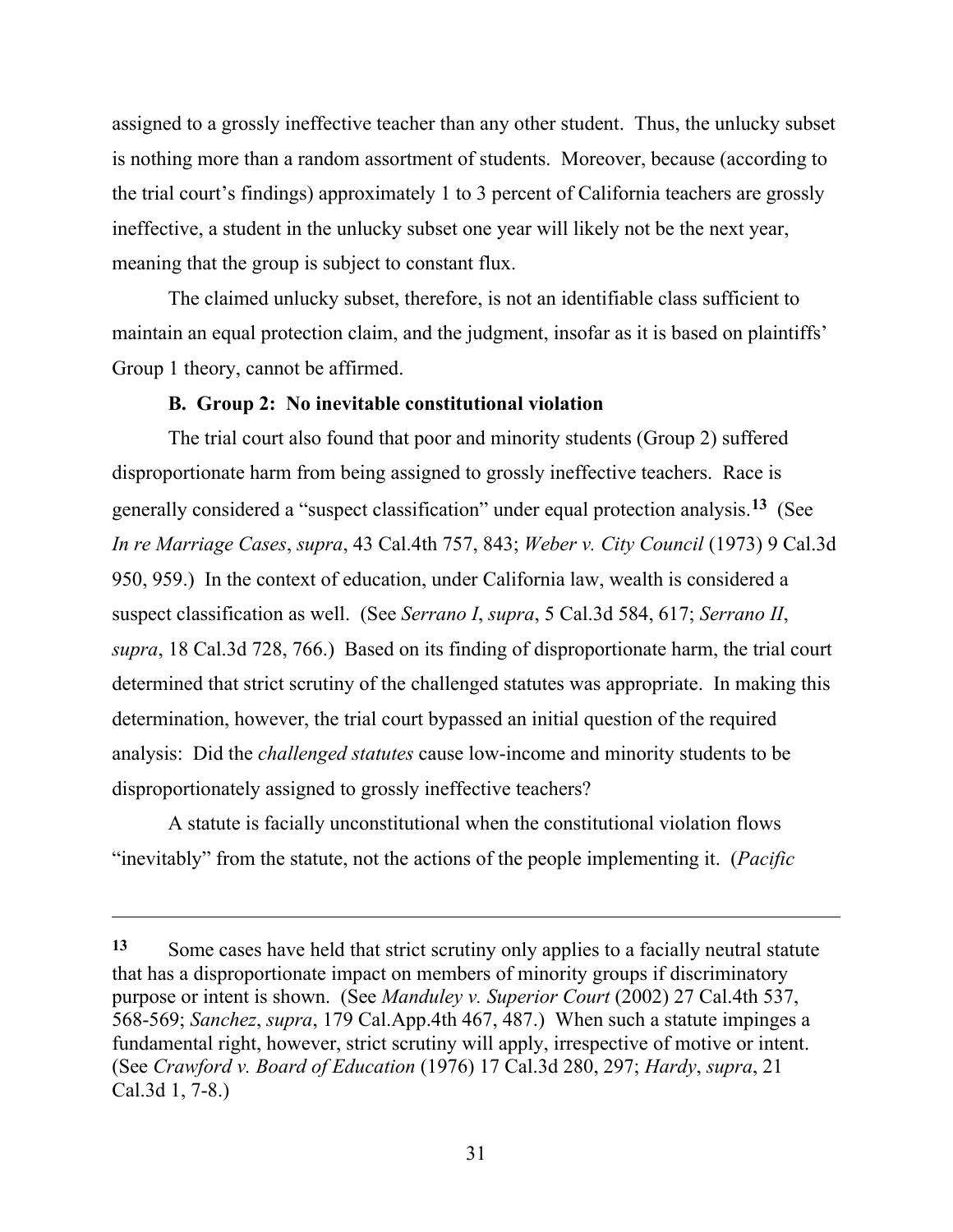*Legal Foundation v. Brown* (1981) 29 Cal.3d 168, 180-181; *Arcadia Unified*, *supra*, 2 Cal.4th 251, 267.) This can occur when (1) the text of the statute mandates the constitutional violation (see *Serrano I*, *supra*, 5 Cal.3d 584, 603 [noting how the unequal "school funding scheme is mandated in every detail by the California Constitution and statutes"]); or (2) the constitutional violation, while not mandated by the statute's text, "inevitably" flows from the statute regardless of the actions of those administering it (see *Serrano II*, *supra*, 18 Cal.3d 728, 768-769 [noting how, in light of property-tax based school funding scheme, a poor school district "cannot freely choose to tax itself into an excellence . . ."]; *Serrano I*, *supra*, 5 Cal.3d 584, 611 [same]; *Sanchez*, *supra*, 179 Cal.App.4th 467, 487 [equal protection concerns apply to textually neutral law that has disproportionate impact]).

It is clear that the challenged statutes here, by only their text, do not inevitably cause poor and minority students to receive an unequal, deficient education. With respect to students, the challenged statutes do not differentiate by any distinguishing characteristic, including race or wealth.

Plaintiffs still could have demonstrated a facial equal protection violation, however, by showing that the challenged statutes, regardless of how they are implemented, inevitably cause poor and minority students to be provided with an education that is not "basically equivalent to" their more affluent and/or white peers. (See *Butt*, *supra*, 4 Cal.4th 668, 685.) It is possible, though not certain, that plaintiffs could have made such a showing by proving that any implementation of the statutes inevitably resulted in the consequential assignment of disproportionately high numbers of grossly inefficient teachers to schools predominantly serving low-income and minority students.**<sup>14</sup>**

**<sup>14</sup>** We need not determine whether or how plaintiffs would actually meet their ultimate burden by such a hypothetical showing. The "exacting" standard for a facial constitutional challenge requires a showing of a constitutional defect "in at least '"the generality"' [citation] or 'vast majority' of cases [citation]." (*Today's Fresh Start, Inc. v. Los Angeles County Office of Education* (2013) 57 Cal.4th 197, 218.) Because plaintiffs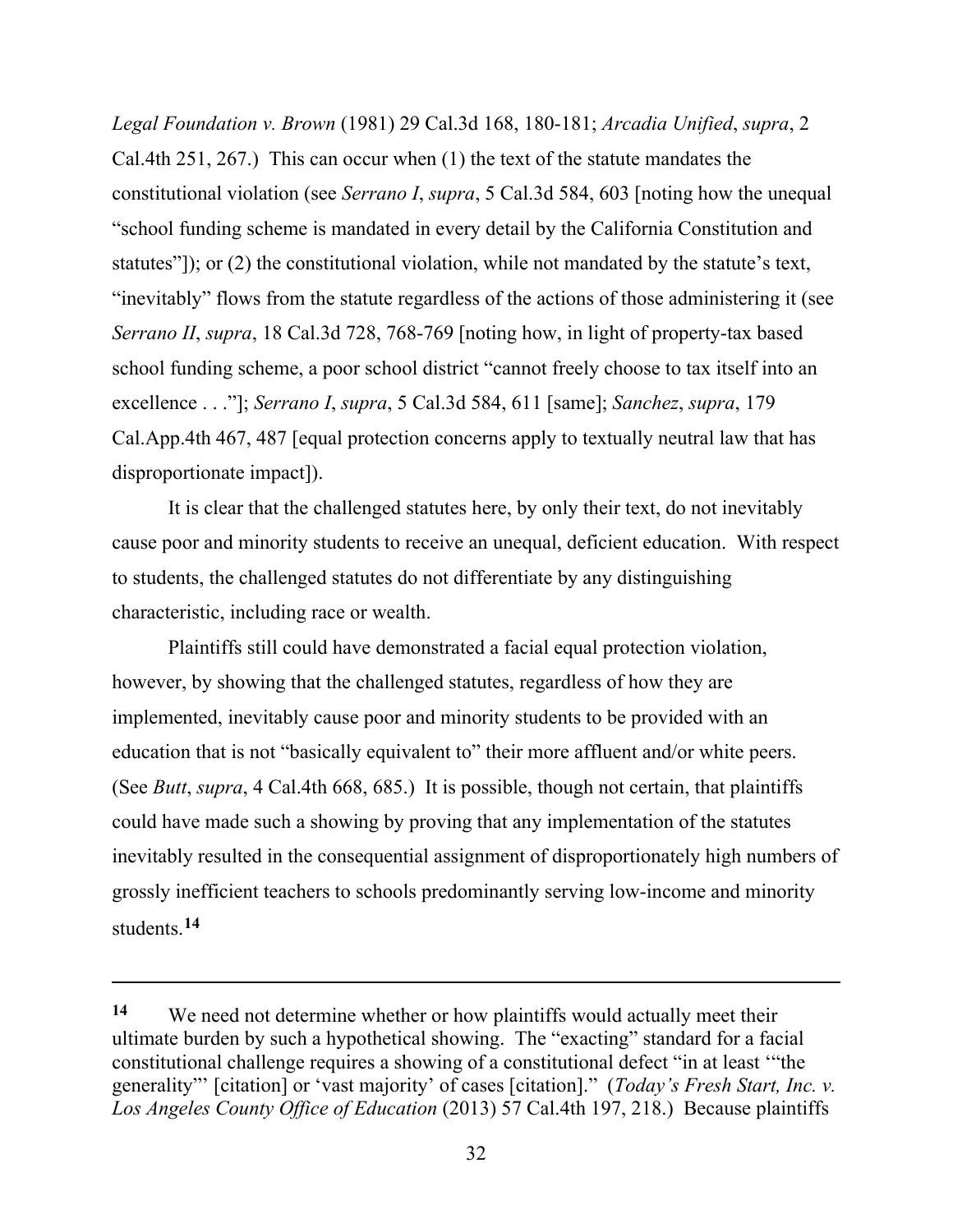No such showing was made. Instead, the evidence at trial firmly demonstrated that staffing decisions, including teacher assignments, are made by administrators, and that the process is guided by teacher preference, district policies, and collective bargaining agreements. This evidence is consistent with the process set forth in the Education Code, which grants school district superintendents the power to assign teachers to specific schools or to transfer teachers between schools within a district, subject to conditions imposed by collective bargaining agreements, district policies, and by statute. (See  $\S$  35035, subds. (a), (e), (f).) Further, the evidence at trial showed what the text of the challenged statutes makes clear—that the challenged statutes do not in any way instruct administrators regarding which teachers to assign to which schools. Thus, it is administrative decisions (in conjunction with other factors), and not the challenged statutes, that determine where teachers are assigned throughout a district.

The trial court's conclusions do not support a contrary finding. In determining that the challenged statutes disproportionately affect Group 2 students, the trial court (i) cited to a CDE report stating that students attending high-poverty, low-performing schools are far more likely than wealthier peers to attend schools with a high number of underqualified, inexperienced, and ineffective teachers, and (ii) found that the "dance of the lemons" is caused by the lack of effective dismissal statutes and the reduction-inforce statute, and that it affects high-poverty and minority students disproportionately. Neither of these findings supports a conclusion that the challenged statutes determine where grossly ineffective teachers work. The CDE report relied on by the court does not suggest that the challenged statutes cause disparities in the assignment of poor or minority students to grossly ineffective teachers. Instead, it repeatedly documents the reason for higher concentrations of ineffective teachers in schools serving such students—the "counterproductive hiring and placement practices" of local administrators. Nor did the trial evidence show the "dance of the lemons" is inevitably caused by the

did not demonstrate any facial constitutional defect, they certainly did not show that such a defect existed in the generality or vast majority of cases.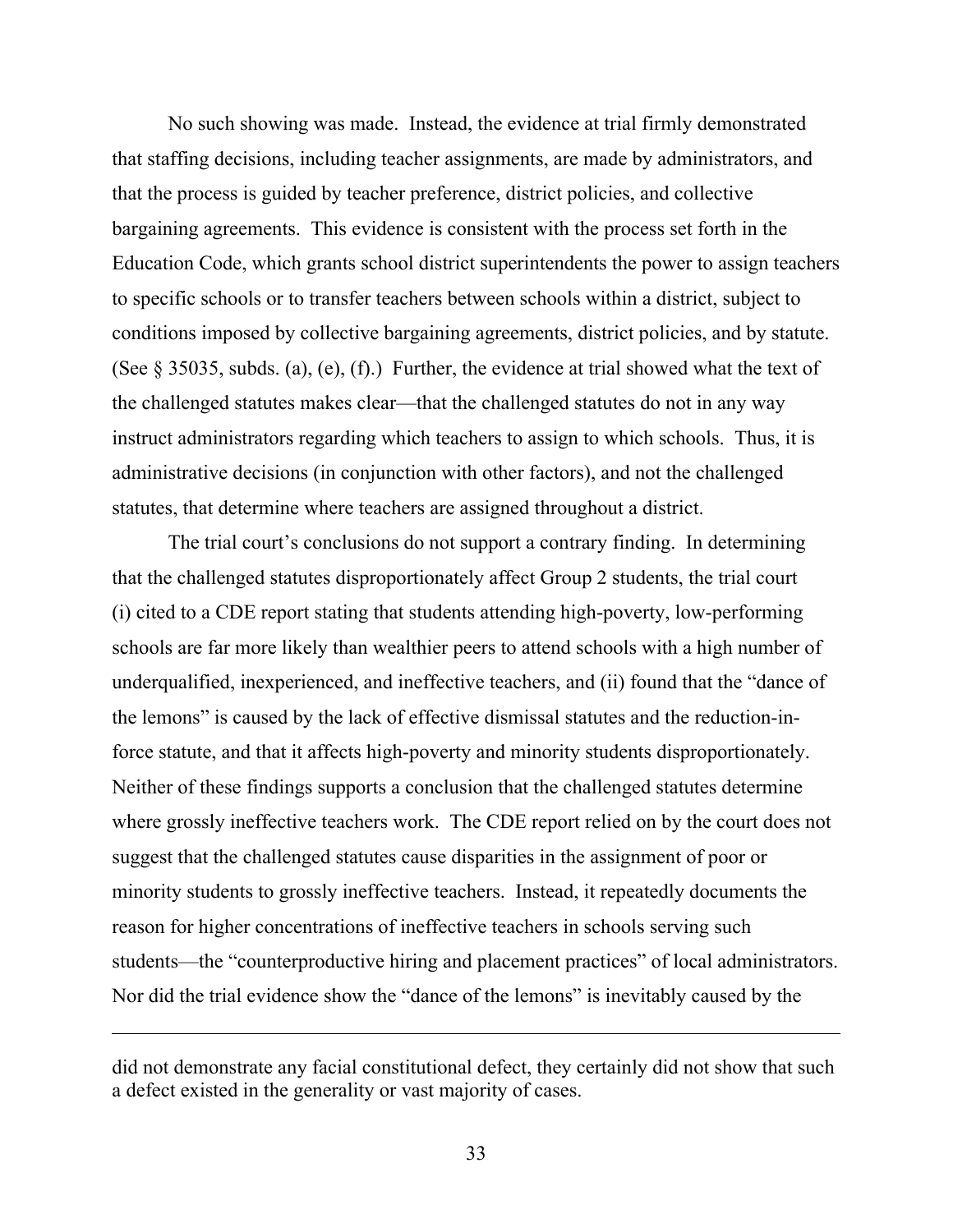statutes. Instead, as described at trial, the dance of the lemons is a process driven by local administrators. According to trial testimony, some principals rid their schools of highly ineffective teachers by transferring them to other schools, often to low-income schools. This phenomenon is extremely troubling and should not be allowed to occur, but it does not inevitably flow from the challenged statutes, and therefore cannot provide the basis for a facial challenge to the statutes. (See *Tobe*, *supra*, 9 Cal.4th 1069, 1102 [ordinance that did not inevitably conflict with constitutional right was not subject to valid facial challenge].)

Plaintiffs contend that the testimony of their expert witnesses supports their position that the challenged statutes cause grossly ineffective teachers to be disproportionately assigned to schools with large low-income and minority populations. These witnesses opined that grossly ineffective teachers "tend to" accumulate in schools serving minority students, and that the challenged statutes "could" be a cause. We are not required to defer to expert opinion regarding the ultimate issue in a case, particularly when the issue is a predominantly legal mixed question of law and fact. (See *Summers v. A. L. Gilbert Co.* (1999) 69 Cal.App.4th 1155, 1178 ["There are limits to expert testimony, not the least of which is the prohibition against admission of an expert's opinion on a question of law"].) In any event, these opinions do not sustain plaintiffs' burden. The first opinion does not explain why grossly ineffective teachers "tend to" accumulate at certain schools, and the second opinion only indicates the statutes "could be" a cause, not that they are or, more importantly, *inevitably* are.

Nor have plaintiffs demonstrated that the challenged statutes inevitably lead to greater disruption at schools serving poor and minority students during reductions-inforce. Plaintiffs presented evidence that certain schools serving these students have higher numbers of inexperienced teachers and go through more layoffs than other schools. Witnesses for plaintiffs testified that this "constant churn" of staff is destabilizing. Again, while plaintiffs have identified a troubling problem, they have not properly targeted the cause. The challenged statutes do not inevitably lead to the assignment of more inexperienced teachers to schools serving poor and minority children.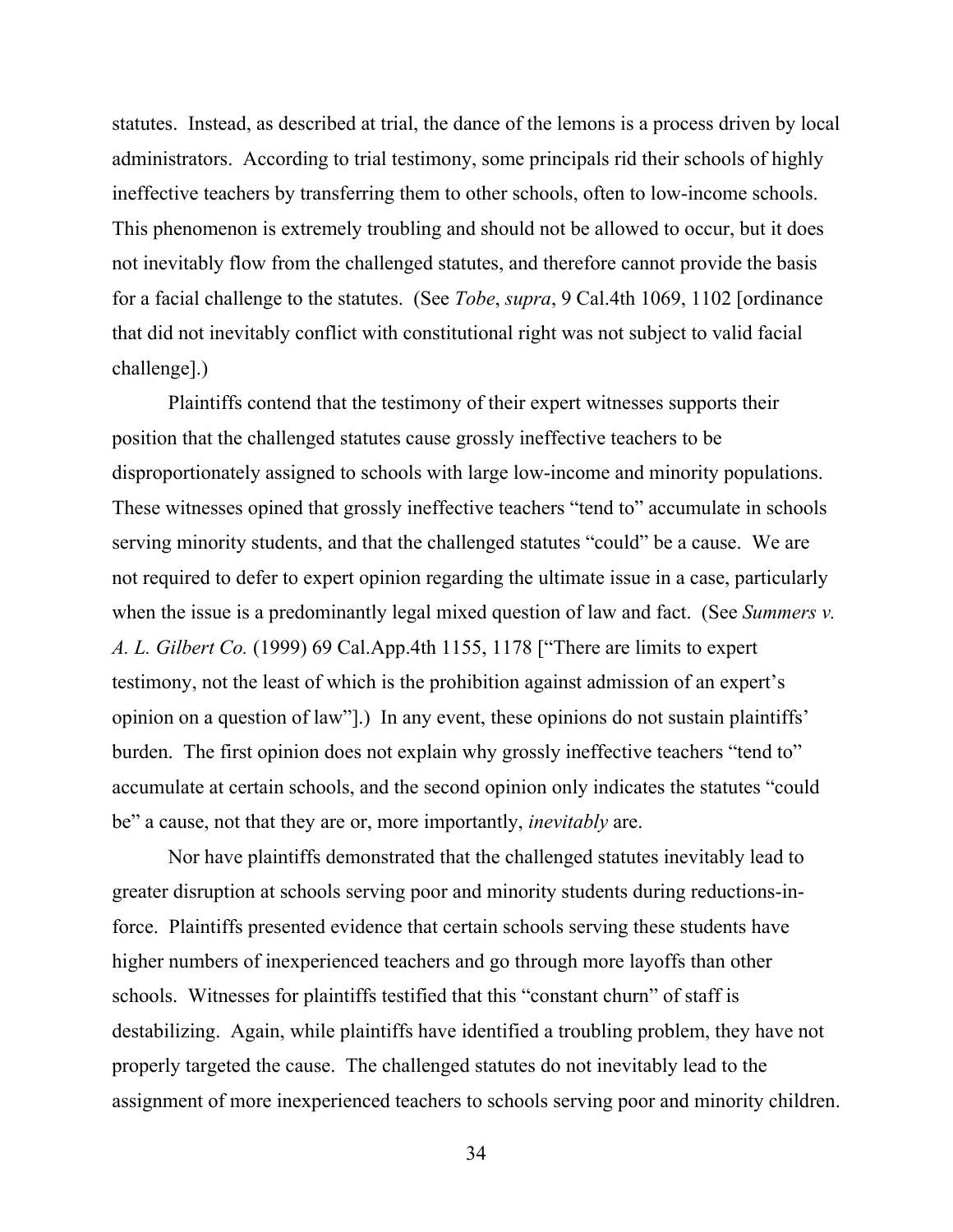Rather, assignments are made by administrators and are heavily influenced by teacher preference and collective bargaining agreements.

It is possible that the challenged statutes—in the way they pertain to teacher tenure and seniority—lead to a higher number of grossly ineffective teachers being in the educational system than a hypothetical alternative statutory scheme would. This possibility may present a problem with policy, but it does not, in itself, give rise to an equal protection violation, which requires a classification affecting similarly situated groups in an unequal manner. (*Cooley*, *supra*, 29 Cal.4th 228, 253.)

Assuming that poor and minority students encounter more grossly ineffective teachers and that this impacts their constitutional right to "basic educational equality" (*Butt*, *supra*, 4 Cal.4th 668, 681), the constitutional infringement is the product of staffing decisions, not the challenged statutes. Even if the statutes were struck down, the harm at issue—the disproportionate assignment of inferior teachers to poor and minority students—could still occur as before. (Any system will have some teachers who are not as effective as others.) And, since the challenged statutes, on their face and in effect, do not dictate where teachers are assigned, declaring the statutes facially unconstitutional would not prevent administrators from assigning the worst teachers to schools serving poor and minority students.

In sum, the evidence presented at trial highlighted likely drawbacks to the current tenure, dismissal, and layoff statutes, but it did not demonstrate a facial constitutional violation. The evidence also revealed deplorable staffing decisions being made by some local administrators that have a deleterious impact on poor and minority students in California's public schools. The evidence did not show that the challenged statutes inevitably cause this impact. Plaintiffs elected not to target local administrative decisions and instead opted to challenge the statutes themselves. This was a heavy burden and one plaintiffs did not carry. The trial court's judgment declaring the statutes unconstitutional, therefore, cannot be affirmed.